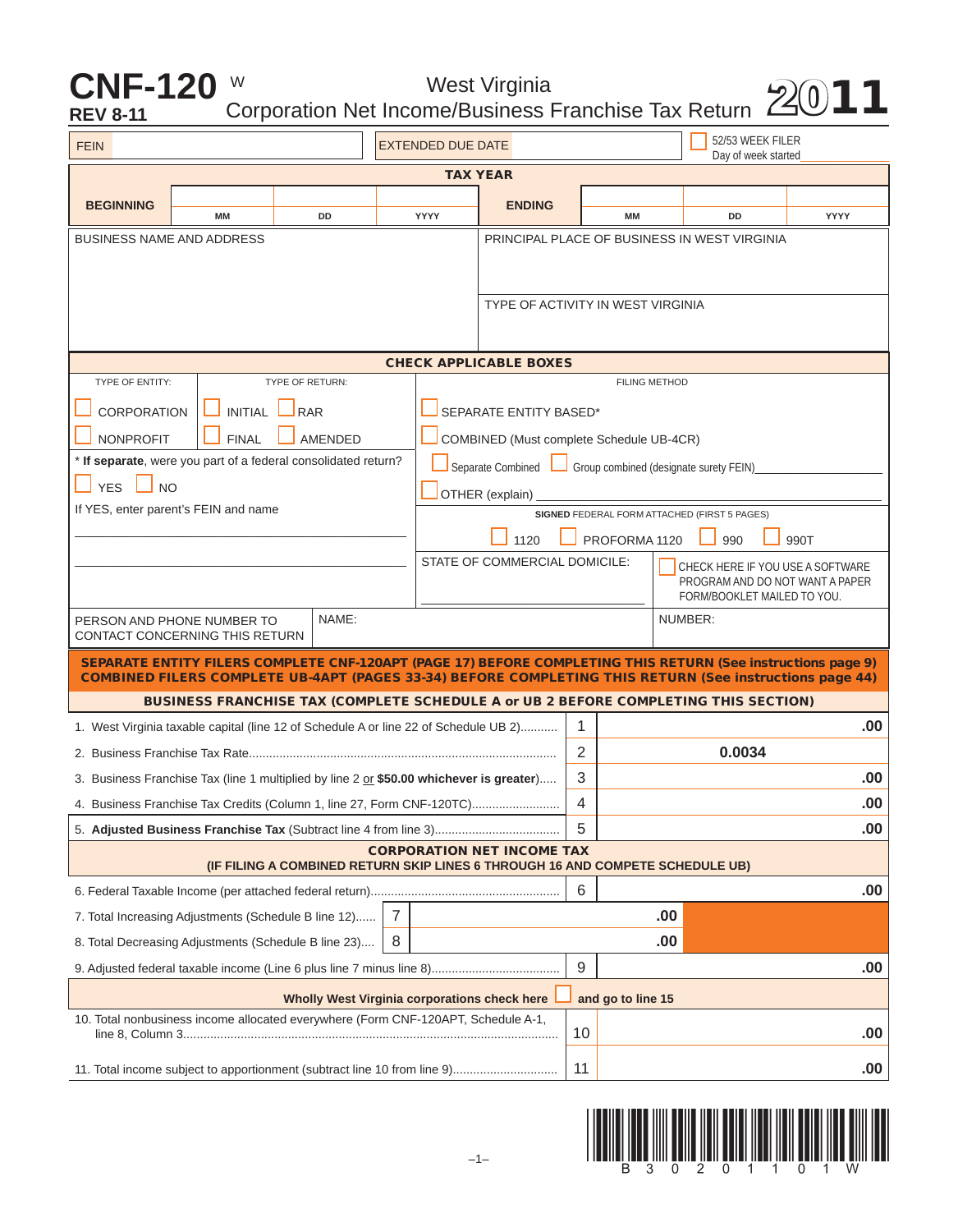٦

| <b>NAME</b>                                                                                                                                                                                                                                                                                                                                                                        |    | <b>FEIN</b>                               |
|------------------------------------------------------------------------------------------------------------------------------------------------------------------------------------------------------------------------------------------------------------------------------------------------------------------------------------------------------------------------------------|----|-------------------------------------------|
|                                                                                                                                                                                                                                                                                                                                                                                    | 11 | .00.                                      |
| 12. WV Apportionment Factor (Form CNF-120APT, Sch. B Part 1, line 8; Part 2 or Part 3                                                                                                                                                                                                                                                                                              | 12 | ٠                                         |
|                                                                                                                                                                                                                                                                                                                                                                                    | 13 | .00                                       |
| 14. Nonbusiness income allocated to West Virginia (Form CNF-120APT Sch. A2, Line 12)                                                                                                                                                                                                                                                                                               | 14 | .00                                       |
| 15. West Virginia taxable income - Multistate corporations add lines 13 and 14; wholly                                                                                                                                                                                                                                                                                             | 15 | .00                                       |
| 16. Net operating loss carryforward (Schedule NOL, column 6 total)                                                                                                                                                                                                                                                                                                                 | 16 | .00                                       |
| 17. WV Net Taxable Income (Subtract line 16 from line 15)<br>(Combined filers should enter amount from line 18 of Schedule UB 3)                                                                                                                                                                                                                                                   | 17 | .00                                       |
|                                                                                                                                                                                                                                                                                                                                                                                    | 18 | 0.085                                     |
|                                                                                                                                                                                                                                                                                                                                                                                    | 19 | .00                                       |
| 20. Corporate Net Income Tax Credits (Column 2, line 27, Form CNF-120TC)                                                                                                                                                                                                                                                                                                           | 20 | .00                                       |
| 21. Adjusted Corporate Net Income Tax (subtract line 20 from line 19)                                                                                                                                                                                                                                                                                                              | 21 | .00                                       |
| <b>COMBINED BUSINESS FRANCHISE TAX AND CORPORATE NET INCOME TAX</b>                                                                                                                                                                                                                                                                                                                |    |                                           |
| 22. COMBINED FRANCHISE/INCOME TAX (Add lines 5 and 21; Do NOT subtract from                                                                                                                                                                                                                                                                                                        | 22 | .00                                       |
| 23<br>23. Prior year carryforward credit, estimated and tentative payments                                                                                                                                                                                                                                                                                                         |    | .00                                       |
| 24<br>24. Withholding from NRW-2, K-1, 1099 (Must match total on CNF-120W)                                                                                                                                                                                                                                                                                                         |    | .00                                       |
| 25<br>25. Amount paid with original return (Amended Return Only)                                                                                                                                                                                                                                                                                                                   |    | .00                                       |
| 26. Payments (add lines 23 through 25; must match total on Schedule C)                                                                                                                                                                                                                                                                                                             | 26 | .00                                       |
| 27. Overpayment previously refunded or credited (Amended return only)                                                                                                                                                                                                                                                                                                              | 27 | .00                                       |
|                                                                                                                                                                                                                                                                                                                                                                                    | 28 | .00                                       |
|                                                                                                                                                                                                                                                                                                                                                                                    | 29 | .00                                       |
|                                                                                                                                                                                                                                                                                                                                                                                    | 30 | .00                                       |
| 31. Amount of line 29 to be refunded (Subtract line 30 from line 29)                                                                                                                                                                                                                                                                                                               | 31 | .00                                       |
|                                                                                                                                                                                                                                                                                                                                                                                    | 32 | .00                                       |
|                                                                                                                                                                                                                                                                                                                                                                                    | 33 | .00                                       |
| 34. Additions to tax for late filing and/or late payment (see instructions on page 5)                                                                                                                                                                                                                                                                                              | 34 | .00                                       |
| 35. Penalty for underpayment of estimated tax (line 10, Form CNF-120U; Attach schedule)                                                                                                                                                                                                                                                                                            | 35 | .00                                       |
|                                                                                                                                                                                                                                                                                                                                                                                    | 36 | .00                                       |
| <b>Direct</b><br><b>Deposit</b><br>CHECKING<br><b>SAVINGS</b><br>of Refund<br><b>ROUTING NUMBER</b><br>Under penalties of perjury, I declare that I have examined this return, accompanying schedules and statements, and to the best of my knowledge and<br>belief, it is true, correct and complete. I authorize the State Tax Department to discuss my return with my preparer. |    | <b>ACCOUNT NUMBER</b><br><b>YES</b><br>NO |
| Signature of Officer<br>Print name of Officer<br>Title                                                                                                                                                                                                                                                                                                                             |    | Date<br><b>Business Telephone Number</b>  |

|  |  | Paid preparer's signature |
|--|--|---------------------------|
|--|--|---------------------------|

Pate Preparer's Telephone Number (Preparer's Telephone Number and Address date Preparer's Telephone Number and Address date Preparer's Telephone Number (Preparer's Telephone Number and Address date Preparer's Telephone Num

**MAiL TO: WEST ViRgiNiA STATE TAx DEPARTMENT TAx ACCOUNT ADMiNiSTRATiON DiViSiON PO bOx 1202 CHARLESTON, WV 25324-1202**

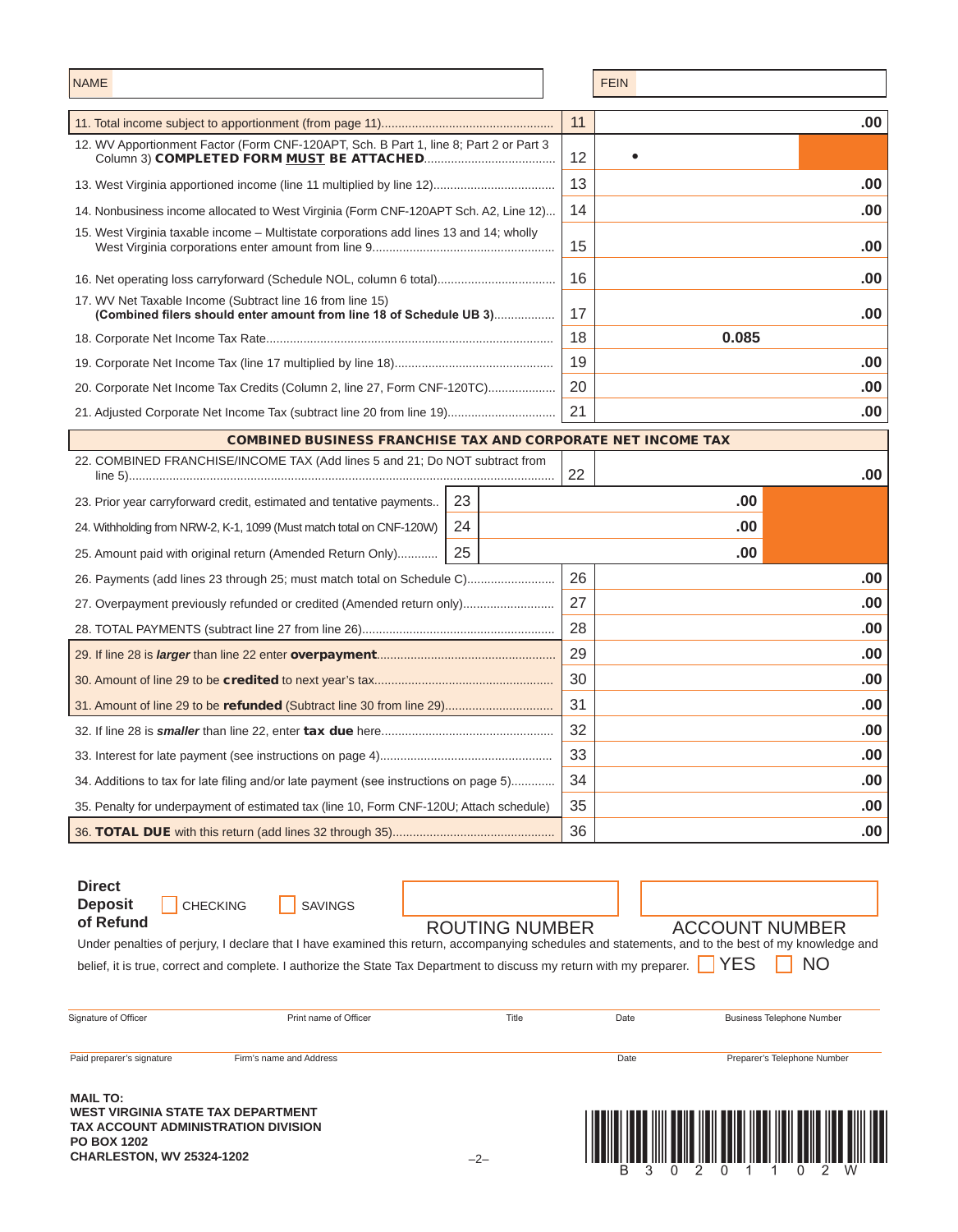#### **SCHEDULES** Calculation of West Virginia Taxable Capital,<br>Subsidiary Credit, and Credit for Public Utilities and Electric Power Generators  $2011$ A, A-1 & A-2 (FORM CNF-120)

**FEIN** 

Failure to complete and attach a Schedule B of Form CNF-120APT WILL RESULT IN 100% APPORTIONMENT TO WEST VIRGINIA.

### **SCHEDULE A CALCULATION OF WEST VIRGINIA TAXABLE CAPITAL (§11-23-3(b)(2))**

|                                                                                                           | Column 1<br><b>Beginning Balance</b>             | Column <sub>2</sub><br><b>Ending Balance</b> | Column 3 - Average<br>$(Col. 1 + Col. 2)$ divided by 2 |
|-----------------------------------------------------------------------------------------------------------|--------------------------------------------------|----------------------------------------------|--------------------------------------------------------|
| 1. Dollar amount of common stock &                                                                        | .00                                              | .00                                          | .00                                                    |
|                                                                                                           | .00                                              | .00                                          | .00                                                    |
| 3. Retained earnings appropriated &                                                                       | .00                                              | .00                                          | .00                                                    |
| 4. Adjustments to shareholders equity                                                                     | .00                                              | .00                                          | .00                                                    |
|                                                                                                           |                                                  |                                              | .00                                                    |
|                                                                                                           | .00                                              | .00                                          | .00                                                    |
|                                                                                                           |                                                  |                                              | .00                                                    |
| 8. Multiplier for allowance for certain obligations/investments (Schedule B-1,                            |                                                  |                                              |                                                        |
|                                                                                                           |                                                  |                                              | .00                                                    |
| 10. Adjusted capital (subtract line 9 from line 7). If taxable only in West Virginia check here and enter | .00.                                             |                                              |                                                        |
| 11. Apportionment factor (Form CNF-120APT, Schedule B, line 8 or part 3,                                  | <b>COMPLETED FORM</b><br><b>MUST BE ATTACHED</b> |                                              |                                                        |
| 12. <b>TAXABLE CAPITAL</b> (line 10 multiplied by line 11). Enter here and on page 11 of return, line 1   | .00.                                             |                                              |                                                        |

| SCHEDULE A-1 - SUBSIDIARY CREDIT (§11-23-17(c))                                                              |                                                                              |                                        |                                                              |  |  |  |  |  |
|--------------------------------------------------------------------------------------------------------------|------------------------------------------------------------------------------|----------------------------------------|--------------------------------------------------------------|--|--|--|--|--|
| Column 1<br>Account number and name<br>of Subsidiary or Partnership                                          | Column <sub>2</sub><br><b>Recomputed Business</b><br>Franchise Tax Liability | Column 3<br>Percentage<br>of Ownership | Column 4<br><b>Allowable Credit</b><br>(Column 2 x Column 3) |  |  |  |  |  |
| <b>FEIN</b>                                                                                                  |                                                                              |                                        |                                                              |  |  |  |  |  |
| <b>NAME</b>                                                                                                  | .00                                                                          |                                        | .00                                                          |  |  |  |  |  |
| <b>FEIN</b>                                                                                                  |                                                                              |                                        |                                                              |  |  |  |  |  |
| <b>NAME</b>                                                                                                  | .00                                                                          |                                        | .00                                                          |  |  |  |  |  |
| <b>FEIN</b>                                                                                                  |                                                                              |                                        |                                                              |  |  |  |  |  |
| <b>NAME</b>                                                                                                  | .00                                                                          |                                        | .00                                                          |  |  |  |  |  |
| .00<br><b>TOTAL</b> (Enter here and on Form CNF-120TC, column 1, line 1). Attach additional sheets if needed |                                                                              |                                        |                                                              |  |  |  |  |  |

| <b>SCHEDULE A-2</b><br>TAX CREDIT FOR PUBLIC UTILITIES AND ELECTRIC POWER GENERATORS (§11-23-17(b)) |  |  |  |  |  |
|-----------------------------------------------------------------------------------------------------|--|--|--|--|--|
|                                                                                                     |  |  |  |  |  |
|                                                                                                     |  |  |  |  |  |
|                                                                                                     |  |  |  |  |  |
|                                                                                                     |  |  |  |  |  |
|                                                                                                     |  |  |  |  |  |

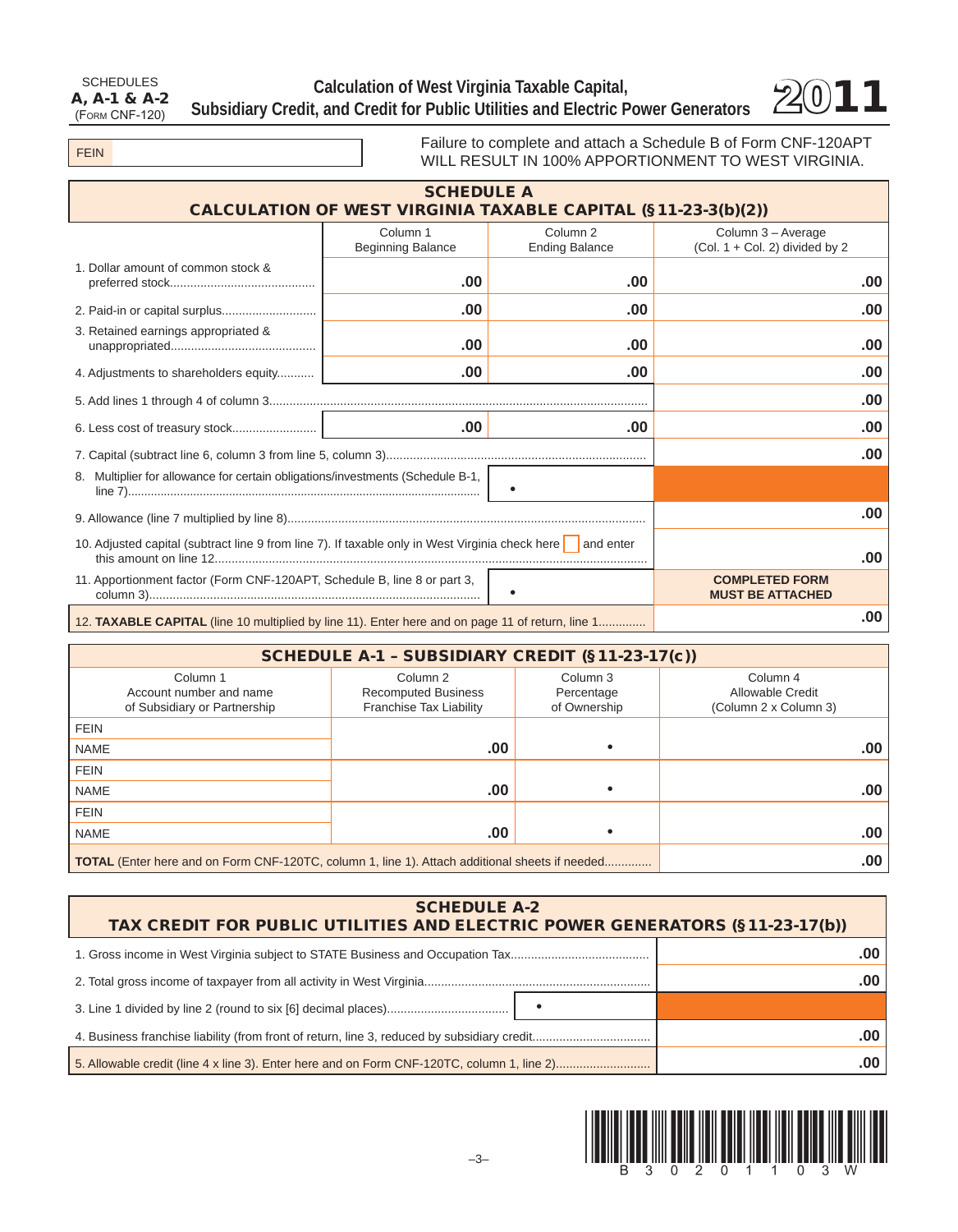| SCHEDULE       |  |  |  |  |  |
|----------------|--|--|--|--|--|
| в              |  |  |  |  |  |
| (FORM CNF-120) |  |  |  |  |  |

#### NAME THE RESERVE THAT IS A RESERVE TO A RESERVE THAT IS A RESERVE TO A RESERVE THAT IS A RESERVE TO A RESERVE THAT IS A RESERVE TO A RESERVE THAT IS A RESERVE TO A RESERVE THAT IS A RESERVE TO A RESERVE THAT IS A RESERVE T

| Adjustments <i>Increasing</i> Federal Taxable Income (§11-24-6 and 6a)                                                                                              |    |      |  |  |  |
|---------------------------------------------------------------------------------------------------------------------------------------------------------------------|----|------|--|--|--|
|                                                                                                                                                                     | 1  | .00  |  |  |  |
| 2. US Government obligation interest or dividends not exempt from state tax, less related                                                                           | 2  | .00  |  |  |  |
| 3. Income taxes or taxes based upon net income, imposed by this state or any other                                                                                  | 3  | .00  |  |  |  |
| 4. Federal depreciation/amortization for West Virginia water/air pollution control facilities -                                                                     | 4  | .00  |  |  |  |
| 5. Unrelated business taxable income of a corporation exempt from federal tax (IRC-512)                                                                             | 5  | .00  |  |  |  |
|                                                                                                                                                                     | 6  | .00  |  |  |  |
| 7. Federal deduction for charitable contributions to Neighborhood Investment Programs, if<br>claiming the West Virginia Neighborhood Investment Programs Tax Credit | 7  | .00  |  |  |  |
|                                                                                                                                                                     | 8  | .00  |  |  |  |
|                                                                                                                                                                     | 9  | .00  |  |  |  |
|                                                                                                                                                                     | 10 | .00  |  |  |  |
| 11. Add back expenses related to certain REIT's and Regulated Investment Companies and                                                                              | 11 | .00. |  |  |  |
| 12. TOTAL INCREASING ADJUSTMENTS (Add lines 1 through 11; enter here and on line 7,                                                                                 | 12 | .00  |  |  |  |

| <b>Adjustments Decreasing Federal Taxable Income (§11-24-6)</b>                                                                                                  |    |      |  |  |  |
|------------------------------------------------------------------------------------------------------------------------------------------------------------------|----|------|--|--|--|
| 13. Refund or credit of income taxes or taxes based upon net income, imposed by this state                                                                       | 13 | .00  |  |  |  |
| 14. Interest expense on obligations or securities of any state or its political subdivisions,                                                                    | 14 | .00. |  |  |  |
| 15. Salary expense not allowed on federal return due to claiming the federal jobs credit                                                                         | 15 | .00  |  |  |  |
|                                                                                                                                                                  | 16 | .00  |  |  |  |
|                                                                                                                                                                  | 17 | .00  |  |  |  |
|                                                                                                                                                                  | 18 | .00. |  |  |  |
| 19. Cost of West Virginia water/air pollution control facilities - wholly WV only                                                                                | 19 | .00  |  |  |  |
| 20. Employer contributions to medical savings accounts (WV Code §33-16-15) included in<br>federal taxable income less amounts withdrawn for non-medical purposes | 20 | .00  |  |  |  |
|                                                                                                                                                                  | 21 | .00  |  |  |  |
|                                                                                                                                                                  | 22 | .00  |  |  |  |
| 23. TOTAL DECREASING ADJUSTMENTS (Add lines 21 and 22; enter here and on line 8,                                                                                 | 23 | .00  |  |  |  |

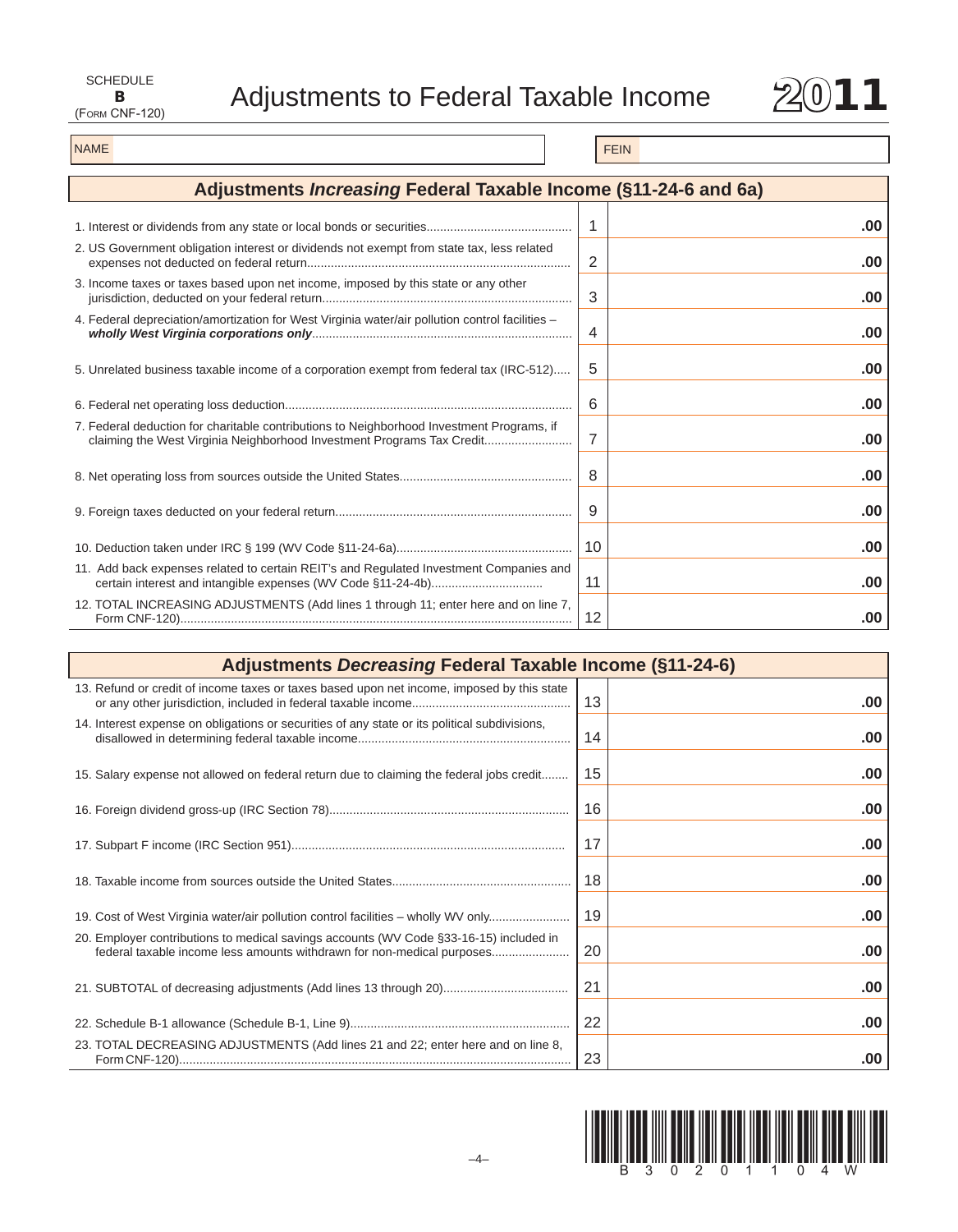#### NAME FEIN AND RESERVE THE SERVE THAT IS NOT THE SERVE THAT IS NOT THE SERVE THAT IS NOT THE SERVE THAT IS NOT THE SERVE THAT IS NOT THE SERVE THAT IS NOT THE SERVE THAT IS NOT THE SERVE THAT IS NOT THE SERVE THAT IS NOT TH

# **Schedule b-1**

**Allowance for Governmental Obligations/Obligations Secured by Residential Property (§11-24-6(f))**

|                                                                                          |   | <b>AVERAGE MONTHLY BALANCE</b> |     |
|------------------------------------------------------------------------------------------|---|--------------------------------|-----|
|                                                                                          |   |                                | .00 |
| 2. Obligations of West Virginia and any political subdivision of West Virginia           | 2 |                                | .00 |
| 3. Investments or loans primarily secured by mortgages or deeds of trusts on residential | 3 |                                | .00 |
| 4. Loans primarily secured by a lien or security agreement on a mobile home or double-   | 4 |                                | .00 |
|                                                                                          | 5 |                                | .00 |
| 6. Total assets as shown on Schedule L, Federal Form 1120 or 1120A                       | 6 |                                | .00 |
|                                                                                          | 7 |                                |     |
| 8. Adjusted income (CNF-120 line 6 plus Schedule B line 12, minus line 21, plus Form     | 8 |                                | .00 |
| 9. ALLOWANCE (line 7 multiplied by line 8, disregard sign) Enter here and on Schedule    | 9 |                                | .00 |

| <b>Schedule C</b>                                                          |                              |                 |           |             |                 |                                             |                   |  |  |
|----------------------------------------------------------------------------|------------------------------|-----------------|-----------|-------------|-----------------|---------------------------------------------|-------------------|--|--|
| Schedule of tax payments (will be applied to Business Franchise Tax first) |                              |                 |           |             |                 |                                             |                   |  |  |
| Name of business                                                           | West Virginia Account        | Date of Payment |           |             |                 | Type: withholding,<br>estimated, extension, | Amount of payment |  |  |
|                                                                            | <b>Identification Number</b> | <b>MM</b>       | <b>DD</b> | <b>YYYY</b> | Indicate<br>EFT | other pmts or prior<br>year credit          |                   |  |  |
|                                                                            |                              |                 |           |             |                 |                                             | .00               |  |  |
|                                                                            |                              |                 |           |             |                 |                                             | .00               |  |  |
|                                                                            |                              |                 |           |             |                 |                                             | .00               |  |  |
|                                                                            |                              |                 |           |             |                 |                                             | .00               |  |  |
|                                                                            |                              |                 |           |             |                 |                                             | .00               |  |  |
|                                                                            |                              |                 |           |             |                 |                                             | .00               |  |  |
|                                                                            |                              |                 |           |             |                 |                                             | .00               |  |  |
|                                                                            |                              |                 |           |             |                 |                                             | .00               |  |  |
|                                                                            |                              |                 |           |             |                 |                                             | .00               |  |  |
|                                                                            |                              |                 |           |             |                 |                                             | .00               |  |  |
|                                                                            |                              |                 |           |             |                 |                                             | .00               |  |  |
|                                                                            |                              |                 |           |             |                 |                                             | .00               |  |  |
|                                                                            |                              |                 |           |             |                 |                                             | .00               |  |  |
|                                                                            |                              |                 |           |             |                 |                                             | .00               |  |  |
|                                                                            |                              |                 |           |             |                 |                                             | .00               |  |  |
|                                                                            |                              |                 |           |             |                 |                                             | .00               |  |  |
|                                                                            | .00                          |                 |           |             |                 |                                             |                   |  |  |

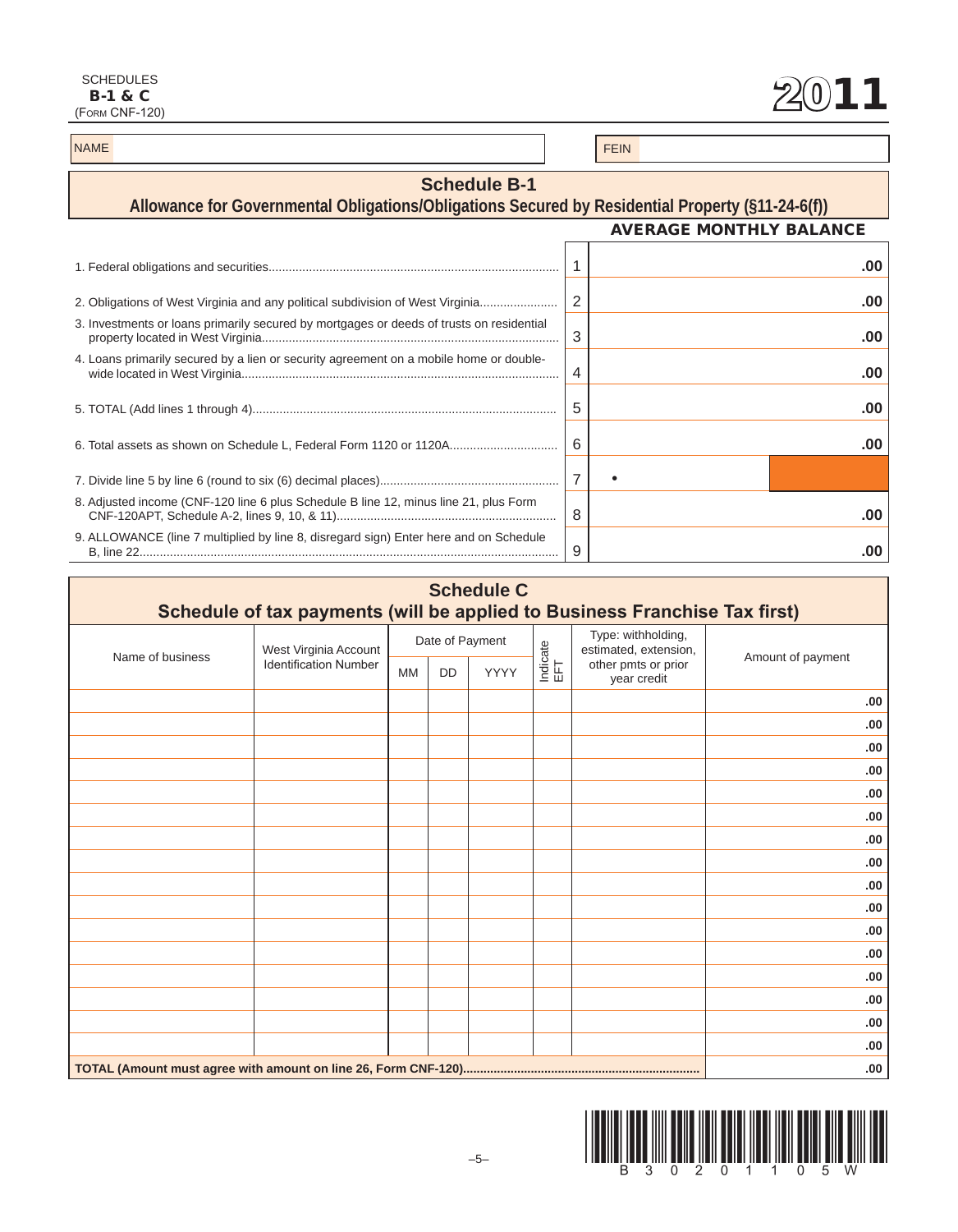| (Form CNF-120)<br><b>SCHEDULE</b><br>NOL<br>D                       |
|---------------------------------------------------------------------|
| Net Operating Loss Carrytorward Calculation (<br>West Virginia<br>S |
|                                                                     |

|                         | $\overline{00}$ |                                    |                                       | West Virginia net operating loss carryforward for current tax year | Sommon of column o - Futer on Horm CNF-120, i.i.e 16 |                           |                              |
|-------------------------|-----------------|------------------------------------|---------------------------------------|--------------------------------------------------------------------|------------------------------------------------------|---------------------------|------------------------------|
| $\overline{00}$         | $\overline{00}$ | 00                                 | $\overline{0}$                        | $\overline{0}$                                                     |                                                      |                           |                              |
| $\overline{0}0$         | $\overline{0}$  | $\overline{0}$                     | $\overline{5}$                        | $\overline{8}$                                                     |                                                      |                           |                              |
| $\overline{8}$          | $\overline{0}0$ | $\overline{0}$                     | $\overline{0}$                        | $\overline{0}$                                                     |                                                      |                           |                              |
| $\overline{8}$          | $\overline{6}$  | $\overline{0}$                     | $\overline{0}$                        | $\overline{0}$                                                     |                                                      |                           |                              |
| $\overline{0}$          | $\overline{0}$  | $\overline{0}$                     | $\overline{0}$                        | $\ddot{\mathbf{S}}$                                                |                                                      |                           |                              |
| $\overline{0}$          | $\overline{0}$  | 00                                 | $\overline{0}$                        | $\overline{0}$                                                     |                                                      |                           |                              |
| $\overline{8}$          | $\overline{0}$  | $\overline{0}$                     | $\overline{0}$                        | $\overline{8}$                                                     |                                                      |                           |                              |
| $\overline{00}$         | 00              | $\overline{0}0$                    | $\overline{0}$                        | $\overline{0}$                                                     |                                                      |                           |                              |
| $\overline{0}$          | $\overline{6}$  | $\overline{0}$                     | $\overline{0}$                        | $\overline{0}$                                                     |                                                      |                           |                              |
| $\overline{00}$         | $\overline{00}$ | $\overline{00}$                    | $\overline{00}$                       | $\overline{0}$                                                     |                                                      |                           |                              |
| $\overline{0}0$         | $\overline{6}$  | $\overline{0}0$                    | $\overline{0}$                        | $\overline{0}$                                                     |                                                      |                           |                              |
| 00                      | $\overline{0}0$ | 00                                 | $\overline{0}$                        | $\overline{0}$                                                     |                                                      |                           |                              |
| net operating loss      | used this year  | prior to this year                 | to loss year                          | Net Operating Loss                                                 | Corporation*                                         | <b>YYYY</b>               | $\mathbf{N}$<br>$\mathbf{N}$ |
| Remaining <u>unused</u> | Amount being    | forward to years<br>Amount carried | back to years prior<br>Amount carried | West Virginia<br>Amount of                                         | Consolidated Parent<br>Name & FEIN of                | Year of Loss<br>Month and |                              |
| Corumn <sub>7</sub>     | <b>Corumn 6</b> | <b>Corumn 5</b>                    | Corumn 4                              | Corumn <sub>3</sub>                                                | Corumn <sub>2</sub>                                  | Corumn <sub>1</sub>       |                              |
|                         |                 |                                    |                                       |                                                                    |                                                      |                           |                              |

that claimed a net operating loss carryforward prior to January 1, 2009. If this is not applicable, skip this column. net operating loss carryforward is used or expires. If applicable, provide the name and FEIN of the consolidated parent corporation may be applied as a deduction from the West Virginia taxable income of any member of the taxpayer's controlled group until the \*Net operating loss carryfowards that were earned by a parent corporation that filed a consolidated return before January 1, 2009 that claimed a net operating loss carryforward prior to January 1, 2009. net operating loss carryforward is used or expires. If applicable, provide the name and FEIN of the consolidated parent corpora may be applied as a deduction from the West Virginia taxable income of any member of the taxpayer's controlled group until the \*Net operating loss carryfowards that were earned by a parent corporation that filed a consolidated return before January 1, 2009 **if this is not applicable, skip this column**

**FEIN** 

**NOL<br>
(Form CNF-120)** SCHEDULE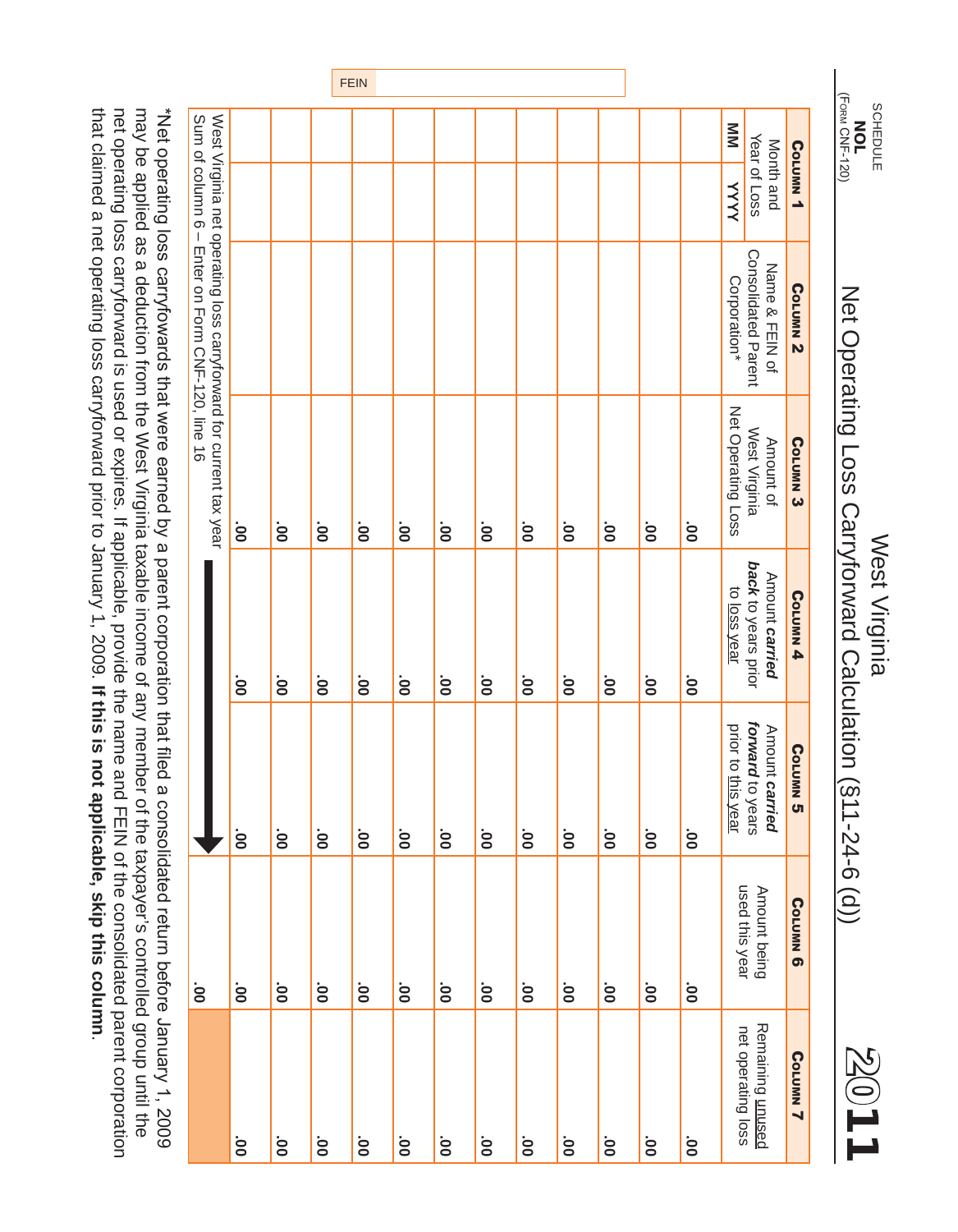# CNF-120APT **REV 8-11**



FEIN

This form is used by corporations that are subject to tax in more than one state to allocate and apportion their income and/or capital to the State of West Virginia. Complete and attach to Form CNF-120. See instructions for information on Schedule A1, A2, and B, Part 1, 2, & 3)

| <b>SCHEDULE A1 EVERYWHERE</b><br>ALLOCATION OF NONBUSINESS INCOME FOR MULTISTATE BUSINESSES (§11-24-7) |                                                                                                     |     |                  |  |  |  |  |  |
|--------------------------------------------------------------------------------------------------------|-----------------------------------------------------------------------------------------------------|-----|------------------|--|--|--|--|--|
| Types of allocable income                                                                              | Column 1<br>Column <sub>2</sub><br><b>GROSS INCOME</b><br><b>RELATED EXPENSES</b>                   |     |                  |  |  |  |  |  |
|                                                                                                        | .00                                                                                                 | .00 | .00              |  |  |  |  |  |
|                                                                                                        | .00                                                                                                 | .00 | .00 <sub>1</sub> |  |  |  |  |  |
|                                                                                                        | .00.                                                                                                | .00 | .00              |  |  |  |  |  |
|                                                                                                        | .00                                                                                                 | .00 | .00              |  |  |  |  |  |
|                                                                                                        | .00                                                                                                 | .00 | .00              |  |  |  |  |  |
| 6. Patent/copyright royalties                                                                          | .00                                                                                                 | .00 | .00              |  |  |  |  |  |
| 7. Gain – sale of natural resources                                                                    | .00                                                                                                 | .00 | .00              |  |  |  |  |  |
|                                                                                                        | 8. Nonbusiness income/loss - Sum of lines 1 through 7, column 3. Enter column 3 on CNF-120, line 10 |     | .00.             |  |  |  |  |  |

| <b>SCHEDULE A2 WEST VIRGINIA</b><br>ALLOCATION OF NONBUSINESS INCOME FOR MULTISTATE BUSINESSES (§11-24-7) |                                                                                                           |                                                |                                          |  |  |  |  |
|-----------------------------------------------------------------------------------------------------------|-----------------------------------------------------------------------------------------------------------|------------------------------------------------|------------------------------------------|--|--|--|--|
| Types of allocable income                                                                                 | Column <sub>1</sub><br><b>GROSS INCOME</b>                                                                | Column <sub>2</sub><br><b>RELATED EXPENSES</b> | Column <sub>3</sub><br><b>NET INCOME</b> |  |  |  |  |
|                                                                                                           | .00                                                                                                       | .00                                            | .00                                      |  |  |  |  |
|                                                                                                           | .00                                                                                                       | .00                                            | .00                                      |  |  |  |  |
| 3. Capital gains/losses                                                                                   | .00                                                                                                       | .00                                            | .00                                      |  |  |  |  |
|                                                                                                           | .00                                                                                                       | .00                                            | .00                                      |  |  |  |  |
|                                                                                                           | .00                                                                                                       | .00                                            | .00                                      |  |  |  |  |
| 6. Patent/copyright royalties                                                                             | .00                                                                                                       | .00                                            | .00                                      |  |  |  |  |
| 7. Gain - sale of natural resources                                                                       | .00                                                                                                       | .00                                            | .00                                      |  |  |  |  |
|                                                                                                           |                                                                                                           |                                                | .00                                      |  |  |  |  |
|                                                                                                           |                                                                                                           |                                                | .00                                      |  |  |  |  |
|                                                                                                           |                                                                                                           |                                                | .00                                      |  |  |  |  |
|                                                                                                           |                                                                                                           |                                                | .00                                      |  |  |  |  |
|                                                                                                           | 12. Net nonbusiness income/loss allocated to West Virginia (sum of lines 8 through 11, column 3. Enter on |                                                | .00                                      |  |  |  |  |

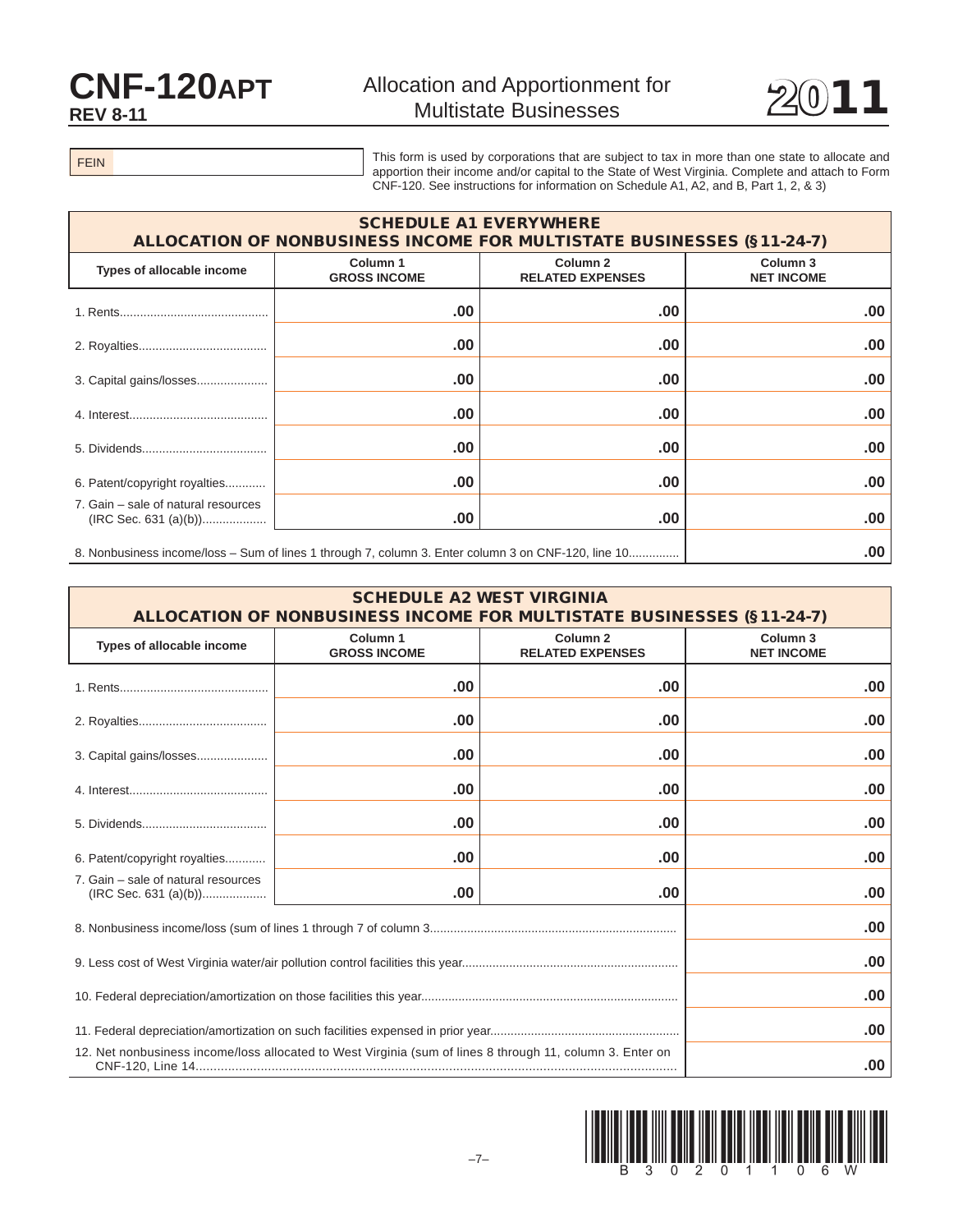FAILURE TO COMPLETE SCHEDULE B WILL RESULT IN 100% APPORTIONMENT TO **WEST VIRGINIA** 

| <b>SCHEDULE B</b><br>APPORTIONMENT FACTORS FOR MULTISTATE BUSINESS/PARTNERSHIPS (§11-24-7, & 11-23-5)                                                                                                                             |                                         |                                      |                                                       |  |  |  |  |
|-----------------------------------------------------------------------------------------------------------------------------------------------------------------------------------------------------------------------------------|-----------------------------------------|--------------------------------------|-------------------------------------------------------|--|--|--|--|
| <b>PART 1 - REGULAR FACTOR</b>                                                                                                                                                                                                    |                                         |                                      |                                                       |  |  |  |  |
| LINES 1 & 2: Divide Column 1 by Column 2 and enter six (6) digit decimal in column 3.<br>LINE 5: Column 1 - Enter line 3. Column 2 - line 3 less line 4. Divide column 1 by column 2 and enter six (6) digit decimal in column 3. |                                         |                                      |                                                       |  |  |  |  |
|                                                                                                                                                                                                                                   | <b>Column 1</b><br><b>West Virginia</b> | <b>Column 2</b><br><b>Everywhere</b> | <b>Column 3</b><br><b>Decimal Fraction (6 digits)</b> |  |  |  |  |
|                                                                                                                                                                                                                                   | .00.                                    | .00                                  |                                                       |  |  |  |  |
|                                                                                                                                                                                                                                   | .00                                     | .00.                                 |                                                       |  |  |  |  |
|                                                                                                                                                                                                                                   | .00.                                    | .00                                  |                                                       |  |  |  |  |
| 4. Sales to purchasers in a state<br>where you are not taxable                                                                                                                                                                    |                                         | .00                                  |                                                       |  |  |  |  |
| 5. Adjusted Sales                                                                                                                                                                                                                 | .00                                     | .00                                  |                                                       |  |  |  |  |
| 6. Adjusted Sales (enter line 5 again)                                                                                                                                                                                            | .00                                     | .00                                  |                                                       |  |  |  |  |
|                                                                                                                                                                                                                                   |                                         |                                      |                                                       |  |  |  |  |
| 8. APPORTIONMENT FACTOR - Line 7 divided by the number 4, reduced by the number of factors showing<br>zero in column 2, lines 1, 2, 5, and 6. Enter six (6) digits after the decimal. Enter on Form CNF-120, line 12              |                                         |                                      |                                                       |  |  |  |  |

| PART 2 - MOTOR CARRIER FACTOR (§11-24-7a)<br>VEHICLE MILEAGE – Use for Corporate Income Tax ONLY. Use Part 1 for Franchise Tax. Enter column 3 on Form CNF-120 line 12. |                                          |                                                |  |  |  |  |
|-------------------------------------------------------------------------------------------------------------------------------------------------------------------------|------------------------------------------|------------------------------------------------|--|--|--|--|
| Column 1<br><b>West Virginia</b>                                                                                                                                        | Column <sub>2</sub><br><b>Everywhere</b> | Column 3<br><b>Decimal Fraction (6 digits)</b> |  |  |  |  |
|                                                                                                                                                                         |                                          |                                                |  |  |  |  |
| PART 3 - FINANCIAL ORGANIZATION FACTOR (§11-24-7b and 11-23-5a)<br>GROSS RECEIPTS - Enter Column 3 on CNF-120, line 12 and on CNF-120 Schedule A, Line 11.              |                                          |                                                |  |  |  |  |
| Column 1<br><b>West Virginia</b>                                                                                                                                        | Column <sub>2</sub><br><b>Everywhere</b> | Column 3<br><b>Decimal Fraction (6 digits)</b> |  |  |  |  |
| .00                                                                                                                                                                     | .00                                      |                                                |  |  |  |  |



–8–

FEIN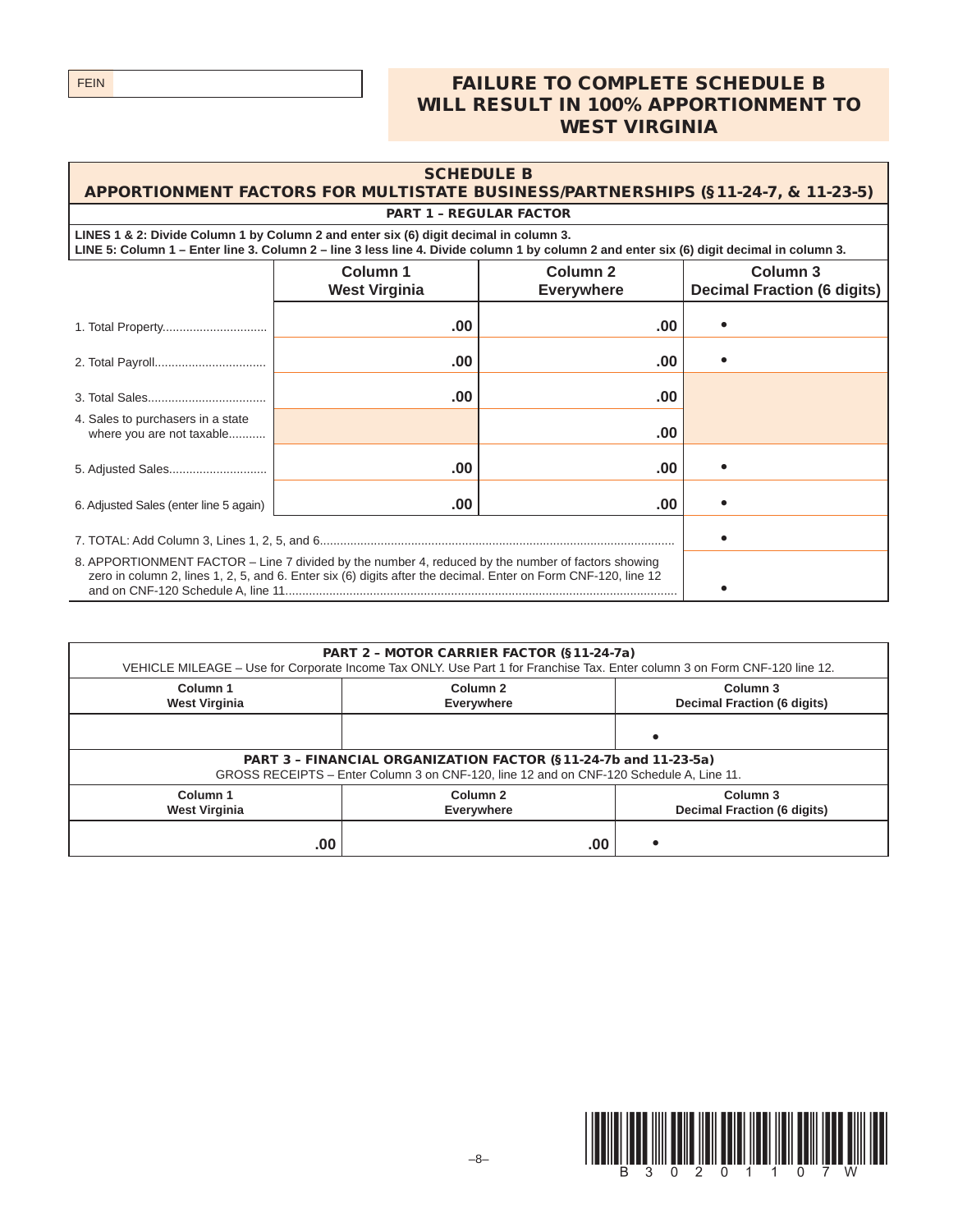# **CNF-120TC**<br>REV 8-11



### NAME FEIN AND THE EXPLORER OF THE EXPLORER THAT IS A REPORT OF THE EXPLORER THAT IS A REPORT OF THE EXPLORER THAT IS A REPORT OF THE EXPLORER THAT IS A REPORT OF THE EXPLORER THAT IS A REPORT OF THE EXPLORER THAT IS A REPO

This form is used by corporations to summarize the tax credits that they claim against their corporate net income tax and/ or business franchise tax liability. In addition to completing this summary form, each tax credit has a schedule or form that is used to determine the amount of credit that can be claimed. Both this summary form and the appropriate credit cal**culation schedule(s) or form(s) must be attached to you return in order to claim a tax credit**. **if you are claiming the Neighborhood investment Program Credit you are no longer required to enclose the WV/NiPA-2 credit schedule with your return. You must maintain the schedule in your files.**

| <b>TAX CREDITS</b>                                                                                          | <b>COLUMN1</b>                | <b>COLUMN 2</b>             |
|-------------------------------------------------------------------------------------------------------------|-------------------------------|-----------------------------|
| THE TOTAL AMOUNT OF CREDIT FOR EITHER TAX                                                                   | <b>APPLICABLE TO</b>          | APPLICABLE TO               |
| CANNOT EXCEED THE TAX LIABILITY FOR THAT TAX                                                                | <b>BUSINESS FRANCHISE TAX</b> | <b>CORPORATE INCOME TAX</b> |
|                                                                                                             |                               |                             |
| 1. Subsidiary Credit $(\S11-23-17(c))$ – Schedule A-1, Form CNF-120                                         | .00                           |                             |
| 2. Business & Occupation Tax Credit (§11-23-17(b)) – Schedule A-2,                                          | .00                           |                             |
| 3. Research and Development Projects Credit (§11-13D-3(f)) -                                                | .00                           | .00                         |
| 4. Strategic Research and Development Tax Credit (§11-13R) -                                                | .00                           | .00                         |
| 5. High-Growth Business Investment Tax Credit (§11-13U-4) -                                                 | .00                           | .00                         |
| 6. Business Investment & Job Expansion Credit (§11-13C),<br>Form WV/BCS-A, and WV/BCS-1 or WV/BCS-Small*,** | .00                           | .00                         |
| 7. Economic Opportunity Tax Credit (§11-13Q) - Schedule WV/EOTC-1                                           | .00                           | .00                         |
|                                                                                                             |                               |                             |
| 8. Industrial Expansion/Revitalization Credit (§11-13D) Schedule I*                                         | .00                           |                             |
| 9. Manufacturing Investment Tax Credit (§11-13S) -                                                          | .00                           | .00                         |
| 10. Residential Housing Development Projects Credit (§11-13D) -                                             | .00                           |                             |
|                                                                                                             |                               |                             |
| 11. Coal Loading Facilities Credit (§11-13E) - Schedule C                                                   | .00                           |                             |
| 12. Historic Rehabilitated Buildings Investment Credit (§11-24-23a) -                                       |                               | .00                         |
| 13. West Virginia Neighborhood Investment Program Credit (§11-13J) -                                        | .00                           | .00                         |
| 14. Environmental Agricultural Equipment Tax Credit (§11-13K) -                                             |                               | .00                         |
| 15. Electric and Gas Utilities Rate Reduction Credit (§11-24-11) -                                          |                               | .00                         |
| 16. Telephone Utilities Rate Reduction Credit (§11-24-11a) -                                                |                               | .00                         |
|                                                                                                             |                               | .00                         |
| 17. West Virginia Military Incentive Credit (§11-24-12) - Schedule J                                        |                               |                             |
| 18. Aerospace Industry Facility Credit (§11-13D-3f) - Form WV/AIF-1*                                        | .00                           | .00                         |

# **Continued on the next page. . .**

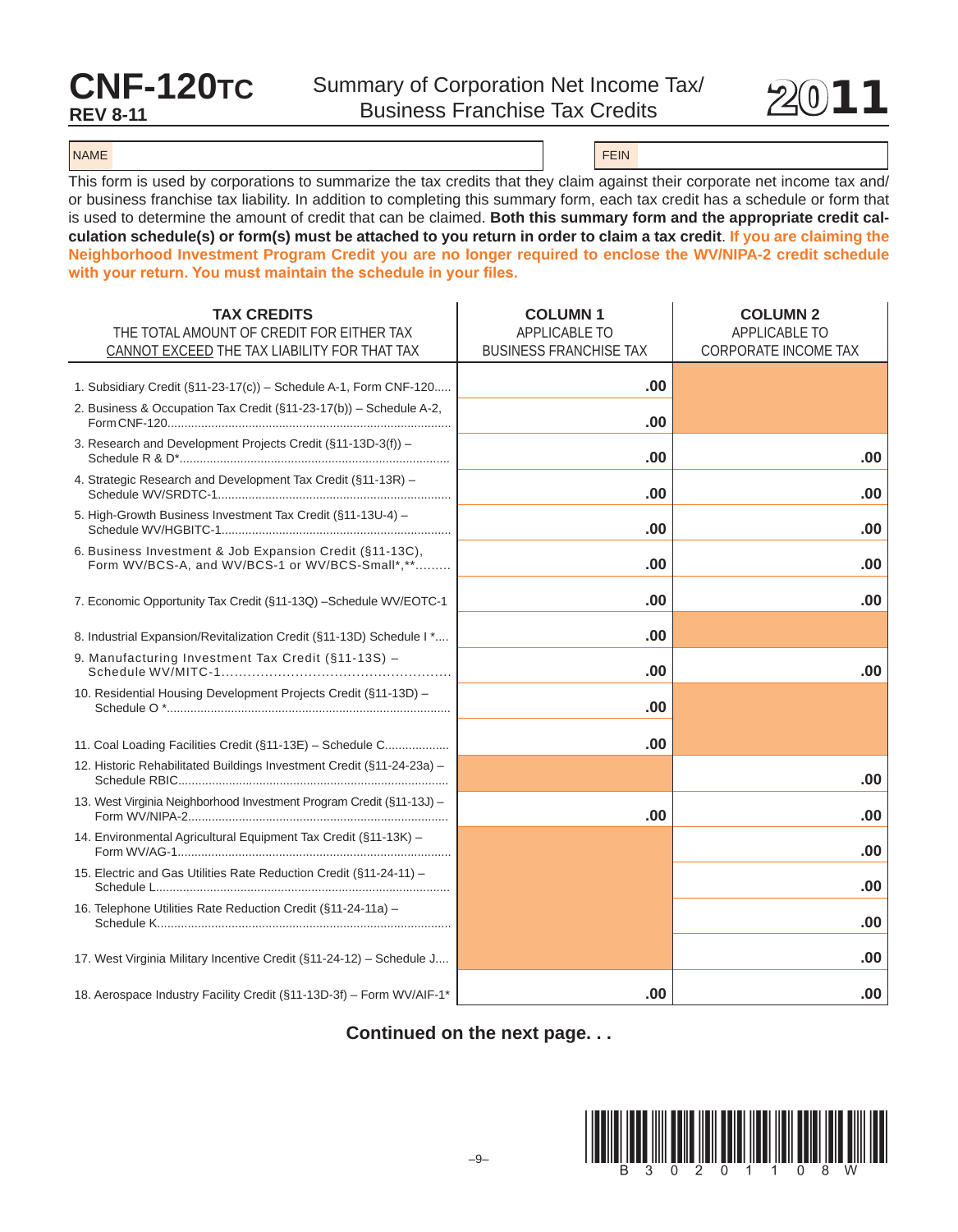| <b>NAME</b>                                                         | <b>FEIN</b>                                                             |                                                          |
|---------------------------------------------------------------------|-------------------------------------------------------------------------|----------------------------------------------------------|
| Continued from previous page                                        | <b>COLUMN1</b><br><b>APPLICABLE TO</b><br><b>BUSINESS FRANCHISE TAX</b> | <b>COLUMN 2</b><br>APPLICABLE TO<br>CORPORATE INCOME TAX |
| 19. Credit for utility taxpayers with net operating loss carryovers |                                                                         | .00                                                      |
| 20. Apprentice Training Tax Credit (§11-13w) - Schedule WV/ATTC-1   | .00                                                                     | .00                                                      |
| 21. Film Industry Tax Credit (§11-13x) - Schedule WVFIIA-TCS        | .00                                                                     | .00                                                      |
| 22. Financial Organization Goodwill Tax Credit (§11-23-5a(g)) -     | .00                                                                     |                                                          |
| 23. Manufacturing Property Tax Adjustment Credit (§11-13Y) -        | .00                                                                     | .00                                                      |
| 24. Financial Organization Transition Credit (§11-24-9b) -          |                                                                         | .00                                                      |
| 25. Alternative Fuel Tax Credit (§11-6D) Schedule AFTC-1            | .00                                                                     | .00                                                      |
| 26. Commercial Patent Incentives Tax Credits (§11-13AA) -           | .00                                                                     | .00                                                      |
|                                                                     | .00                                                                     | .00                                                      |
|                                                                     | <b>Enter on line 4 of</b><br>Form CNF-120                               | <b>Enter on line 20 of</b><br><b>Form CNF-120</b>        |

# attach this form and the appropriate computation schedules/forms and documentation to your return to support the credit claimed.

\* No credit is available to any taxpayer for Investment placed in service or use after December 31, 2002. Taxpayers who gained entitlement to the tax credit prior to January 1, 2003 retain that entitlement and may apply the credit in due course pursuant to the requirements and limitations of the original credit entitlement period.

\*\* Transition rules may apply

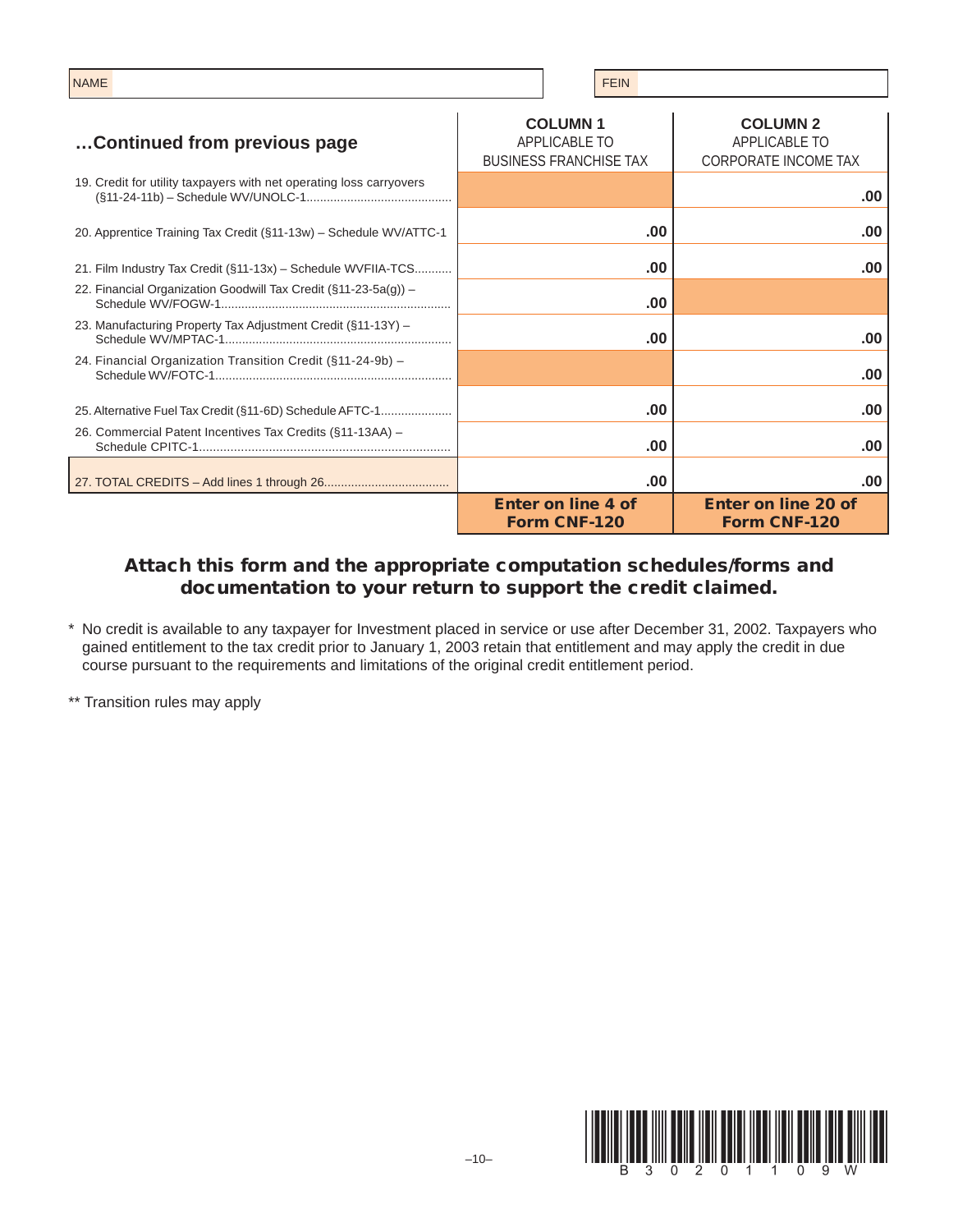

# **West Virginia Withholding Tax Schedule** Virginia Withholding Tax Schedule<br>Corporation Net Income Tax



## **Do NOT send NRW-2's, K-1's, and/or 1099's with your return. Enter WV withholding information below.**

|                         | <b>BUSINESS NAME</b><br><b>SHOWN ON FORM</b><br><b>CNF-120</b> |                                         | <b>FEIN</b>                                         |  |  |
|-------------------------|----------------------------------------------------------------|-----------------------------------------|-----------------------------------------------------|--|--|
|                         | A - Payer Information                                          | B - Taxpayer Information                | C - WV Tax Withheld                                 |  |  |
|                         |                                                                |                                         | .00.                                                |  |  |
|                         | Payer ID from 1099, K-1, and/or NRW-2                          | Name                                    | <b>WV WITHHOLDING</b>                               |  |  |
| 1                       | Payer Name                                                     | <b>FEIN</b>                             | Check the appropriate box<br>1099<br>$K-1$<br>NRW-2 |  |  |
|                         | Address                                                        | .00                                     | Date tax year ending (MMYY)                         |  |  |
|                         | City, State, ZIP                                               | Income Subject to WV WITHHOLDING        | Enter WV withholding Only                           |  |  |
|                         | A - Payer Information                                          | B - Taxpayer Information                | C - WV Tax Withheld                                 |  |  |
|                         |                                                                |                                         | .00.                                                |  |  |
|                         | Payer ID from 1099, K-1, and/or NRW-2                          | Name                                    | <b>WV WITHHOLDING</b>                               |  |  |
| $\overline{\mathbf{2}}$ | Payer Name                                                     | <b>FEIN</b>                             | Check the appropriate box<br>1099<br>$K-1$<br>NRW-2 |  |  |
|                         | Address                                                        | .00                                     | Date tax year ending (MMYY)                         |  |  |
|                         | City, State, ZIP                                               | Income Subject to WV WITHHOLDING        | <b>Enter WV withholding Only</b>                    |  |  |
|                         | A - Payer Information                                          | B - Taxpayer Information                | C - WV Tax Withheld                                 |  |  |
|                         |                                                                |                                         | .00.                                                |  |  |
|                         | Payer ID from 1099, K-1, and/or NRW-2                          | Name                                    | <b>WV WITHHOLDING</b>                               |  |  |
| 3                       |                                                                |                                         | Check the appropriate box                           |  |  |
|                         | Payer Name                                                     | <b>FEIN</b>                             | $K-1$<br>NRW-2<br>1099                              |  |  |
|                         | Address                                                        |                                         | Date tax year ending (MMYY)                         |  |  |
|                         | City, State, ZIP                                               | .00<br>Income Subject to WV WITHHOLDING | <b>Enter WV withholding Only</b>                    |  |  |
|                         | A - Payer Information                                          | B - Taxpayer Information                | C - WV Tax Withheld                                 |  |  |
|                         |                                                                |                                         | .00.                                                |  |  |
|                         | Payer ID from 1099, K-1, and/or NRW-2                          | Name                                    | <b>WV WITHHOLDING</b>                               |  |  |
| $\overline{4}$          | Payer Name                                                     | <b>FEIN</b>                             | Check the appropriate box<br>1099<br>$K-1$<br>NRW-2 |  |  |
|                         | Address                                                        | .00                                     | Date tax year ending (MMYY)                         |  |  |

Total WV tax withheld from column C above.................................................... **.00 if you have WV withholding on multiple pages, add the totals and** 

**enter the gRAND total on line 24, Form CNF-120**

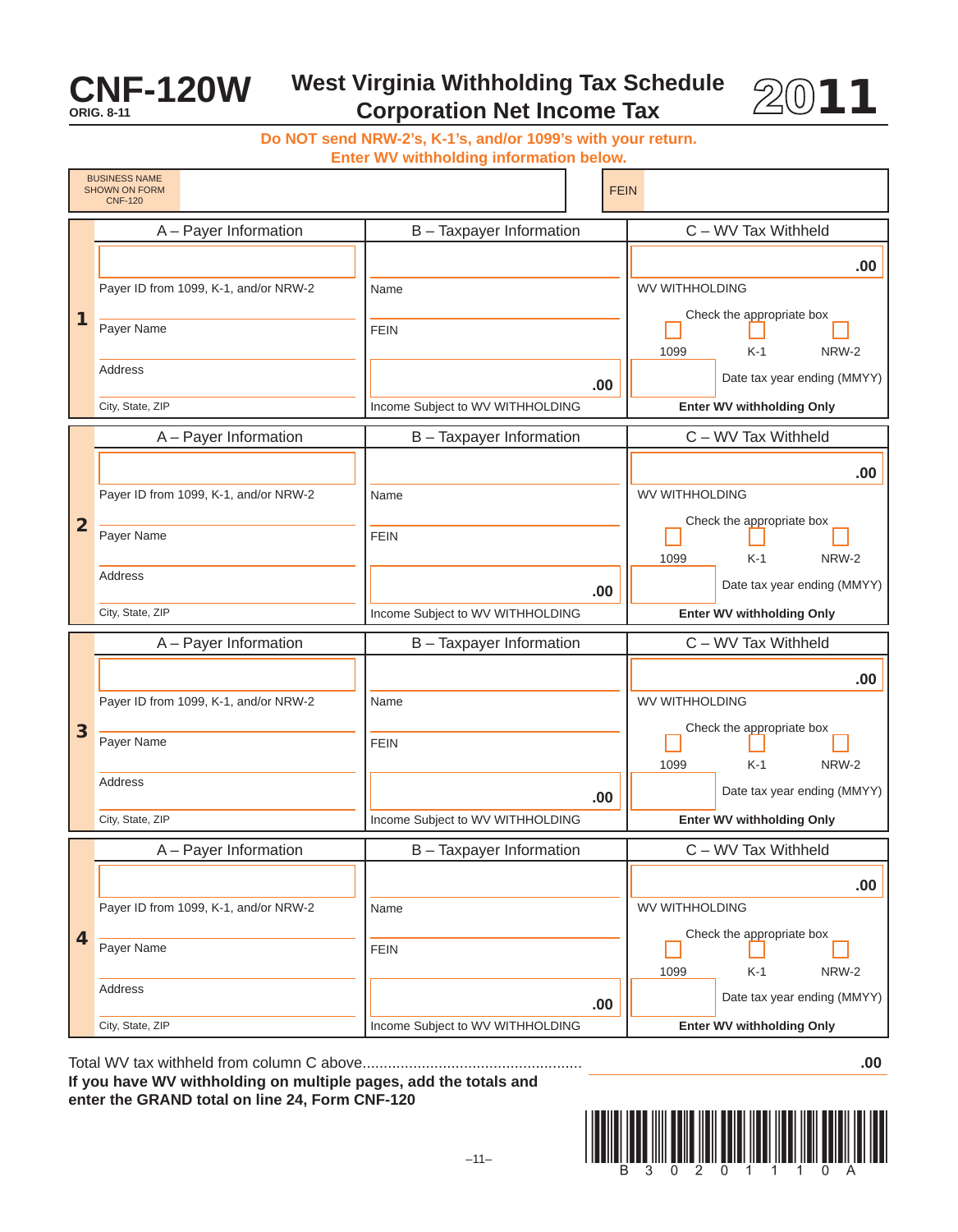

# **West Virginia Withholding Tax Schedule Corporation Net Income Tax**



## **Do NOT send NRW-2's, K-1's, and/or 1099's with your return. Enter WV withholding information below.**

|                         | <b>BUSINESS NAME</b><br><b>SHOWN ON FORM</b><br><b>CNF-120</b> |                                  | <b>FEIN</b>                                         |
|-------------------------|----------------------------------------------------------------|----------------------------------|-----------------------------------------------------|
|                         | A - Payer Information                                          | B - Taxpayer Information         | C - WV Tax Withheld                                 |
|                         |                                                                |                                  | .00                                                 |
|                         | Payer ID from 1099, K-1, and/or NRW-2                          | Name                             | WV WITHHOLDING                                      |
| 1                       | Payer Name                                                     | <b>FEIN</b>                      | Check the appropriate box<br>1099<br>$K-1$<br>NRW-2 |
|                         | <b>Address</b>                                                 | .00                              | Date tax year ending (MMYY)                         |
|                         | City, State, ZIP                                               | Income Subject to WV WITHHOLDING | Enter WV withholding Only                           |
|                         | A - Payer Information                                          | B - Taxpayer Information         | C - WV Tax Withheld                                 |
|                         |                                                                |                                  | .00.                                                |
|                         | Payer ID from 1099, K-1, and/or NRW-2                          | Name                             | WV WITHHOLDING                                      |
| $\overline{2}$          | Payer Name                                                     | <b>FEIN</b>                      | Check the appropriate box<br>1099<br>$K-1$<br>NRW-2 |
|                         | Address                                                        | .00                              | Date tax year ending (MMYY)                         |
|                         | City, State, ZIP                                               | Income Subject to WV WITHHOLDING | <b>Enter WV withholding Only</b>                    |
|                         | A - Payer Information                                          | B - Taxpayer Information         | C - WV Tax Withheld                                 |
|                         |                                                                |                                  | .00.                                                |
|                         | Payer ID from 1099, K-1, and/or NRW-2                          | Name                             | WV WITHHOLDING                                      |
| $\overline{\mathbf{3}}$ | Payer Name                                                     | <b>FEIN</b>                      | Check the appropriate box<br>1099<br>$K-1$<br>NRW-2 |
|                         | Address                                                        | .00                              | Date tax year ending (MMYY)                         |
|                         |                                                                |                                  |                                                     |
|                         | City, State, ZIP                                               | Income Subject to WV WITHHOLDING | Enter WV withholding Only                           |
|                         | A - Payer Information                                          | B - Taxpayer Information         | C - WV Tax Withheld                                 |
|                         |                                                                |                                  | .00.                                                |
|                         | Payer ID from 1099, K-1, and/or NRW-2                          | Name                             | WV WITHHOLDING                                      |
| $\overline{4}$          | Payer Name                                                     | <b>FEIN</b>                      | Check the appropriate box<br>$K-1$                  |
|                         | Address                                                        | .00.                             | 1099<br>NRW-2<br>Date tax year ending (MMYY)        |

Total WV tax withheld from column C above.................................................... **.00 if you have WV withholding on multiple pages, add the totals and enter the gRAND total on line 24, Form CNF-120.**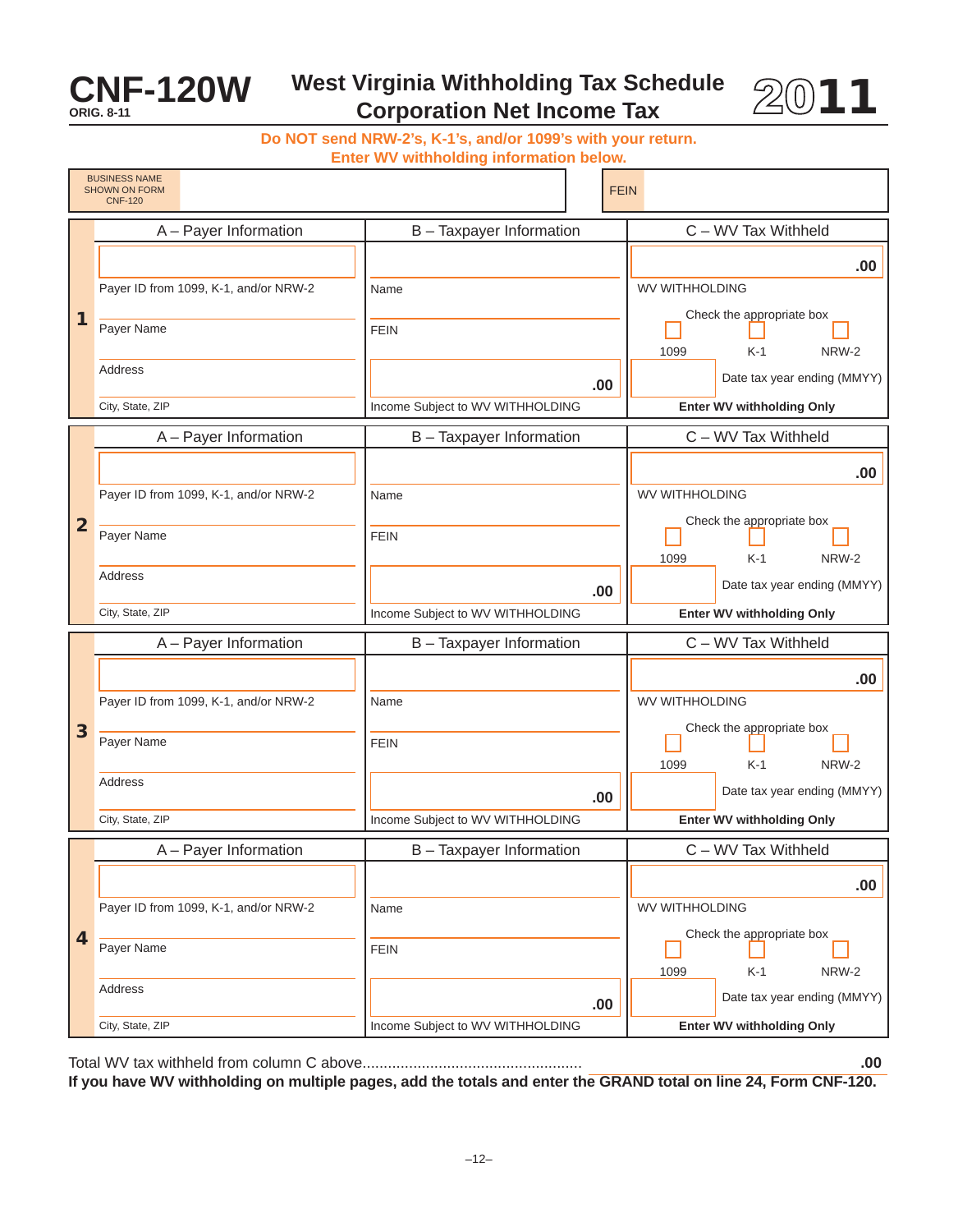# **CNF-120U**

Underpayment of Estimated Tax Penalty<br> **REV 2011** (WV Code §11-10-18a)



| <b>NAME</b> |  |  | <b>FEIN</b> |
|-------------|--|--|-------------|
|-------------|--|--|-------------|

| <b>PART 1: All filers must complete this part</b>                                                                |  |                                                                                                                                                                                   |                    |   |     |                    |                    |      |                     |     |
|------------------------------------------------------------------------------------------------------------------|--|-----------------------------------------------------------------------------------------------------------------------------------------------------------------------------------|--------------------|---|-----|--------------------|--------------------|------|---------------------|-----|
|                                                                                                                  |  |                                                                                                                                                                                   |                    |   |     | $\mathbf{1}$       |                    |      |                     | .00 |
|                                                                                                                  |  | IF LINE 1 IS LESS THAN \$12,000 DO NOT COMPLETE LINES 2 OR 3. ENTER ZERO ON LINE 4                                                                                                |                    |   |     |                    |                    |      |                     |     |
|                                                                                                                  |  |                                                                                                                                                                                   |                    | 2 |     |                    |                    |      | .00                 |     |
| 3. Enter the Franchise Tax after credits from your 2010 return (see instructions)                                |  |                                                                                                                                                                                   |                    | 3 |     |                    |                    |      | .00                 |     |
|                                                                                                                  |  |                                                                                                                                                                                   |                    |   |     | $\overline{4}$     |                    |      |                     | .00 |
|                                                                                                                  |  |                                                                                                                                                                                   |                    |   |     | 5                  |                    |      |                     | .00 |
| IF LINE 5 IS LESS THAN \$850, DO NOT COMPLETE LINES 6 OR 7. ENTER ZERO ON LINE 8                                 |  |                                                                                                                                                                                   |                    |   |     |                    |                    |      |                     |     |
|                                                                                                                  |  |                                                                                                                                                                                   |                    | 6 |     |                    |                    |      | .00                 |     |
| 7. Enter the income tax after credits from your 2010 return (see instructions)                                   |  |                                                                                                                                                                                   |                    | 7 |     |                    |                    |      | .00                 |     |
|                                                                                                                  |  |                                                                                                                                                                                   |                    |   |     | 8                  |                    |      |                     | .00 |
| 9. Combined Franchise/Income Tax required to be paid. Add line 4 and line 8                                      |  |                                                                                                                                                                                   |                    |   |     | 9                  |                    |      |                     | .00 |
|                                                                                                                  |  | IF LINE 9 IS ZERO, DO NOT COMPLETE THIS FORM! YOU ARE NOT SUBJECT TO THE PENALTY.<br>REFER TO THE INSTRUCTIONS TO DETERMINE YOUR OPTIONS FOR CALCULATING THE UNDERPAYMENT PENALTY |                    |   |     |                    |                    |      |                     |     |
| 10. Determine your penalty by completing Part II, Part III, and Part IV. Enter you penalty here                  |  |                                                                                                                                                                                   |                    |   |     | 10                 |                    |      |                     | .00 |
|                                                                                                                  |  |                                                                                                                                                                                   |                    |   |     |                    |                    |      |                     |     |
| If you are requesting a waiver of the penalty calculated, check here                                             |  |                                                                                                                                                                                   |                    |   |     |                    |                    |      |                     |     |
| PART II: If you are using the ANNUALIZED INCOME WORKSHEET to compute your underpayment penalty, complete Part II |  |                                                                                                                                                                                   |                    |   |     |                    |                    |      |                     |     |
|                                                                                                                  |  | SECTION 1. ANNUALIZED INCOME INSTALLMENT (Multistate taxpayers use apportioned figures for lines 1 and 4)<br>Column B: 3 months                                                   |                    |   |     | Column C: 6 months |                    |      | Column D: 9 months  |     |
| 1. Enter WV taxable capital for each period                                                                      |  |                                                                                                                                                                                   | .00                |   |     |                    | .00                |      |                     | .00 |
| 2. Annualization amounts                                                                                         |  | 4                                                                                                                                                                                 |                    |   |     | $\overline{2}$     |                    |      | 1.3333              |     |
|                                                                                                                  |  |                                                                                                                                                                                   | .00                |   |     |                    | .00                |      |                     | .00 |
|                                                                                                                  |  | Column A: 3 months                                                                                                                                                                | Column B: 5 months |   |     |                    | Column C: 8 months |      | Column D: 11 months |     |
| 4. Enter the WV taxable income                                                                                   |  | .00                                                                                                                                                                               |                    |   | .00 |                    |                    | .00  |                     | .00 |
| 5. Annualization amounts                                                                                         |  | 4                                                                                                                                                                                 | 2.4                |   |     |                    | 1.5                |      | 1.09091             |     |
| 6. Multiply line 4 by line 5                                                                                     |  | .00                                                                                                                                                                               |                    |   | .00 |                    |                    | .00. |                     | .00 |
|                                                                                                                  |  | PART 2: For line 7 of column A, enter the amount from line 6 of column A.<br>In columns B, C, & D, enter the smaller of the amounts in each column from line 3 or line 6.         |                    |   |     |                    |                    |      |                     |     |
| 7. Annualized taxable income                                                                                     |  | .00                                                                                                                                                                               |                    |   | .00 |                    |                    | .00  |                     | .00 |
|                                                                                                                  |  | .085                                                                                                                                                                              | .085               |   |     |                    | .085               |      | .085                |     |
| 9. Annualized tax (multiply line 7                                                                               |  | .00                                                                                                                                                                               |                    |   | .00 |                    |                    | .00  |                     | .00 |
| 10. Tax credits. Enter credits from                                                                              |  |                                                                                                                                                                                   |                    |   |     |                    |                    |      |                     |     |
| line 20 of form CNF-120 in                                                                                       |  | .00                                                                                                                                                                               |                    |   | .00 |                    |                    | .00  |                     | .00 |
| 11. Subtract line 10 from line 9. If                                                                             |  |                                                                                                                                                                                   |                    |   |     |                    |                    |      |                     |     |
| zero or less, enter 0                                                                                            |  | .00                                                                                                                                                                               |                    |   | .00 |                    |                    | .00  |                     | .00 |
| 12. Applicable percentage                                                                                        |  | 0.225                                                                                                                                                                             | 0.45               |   |     |                    | 0.675              |      | 0.9                 |     |
| 13. Multiply line 11 by line 12                                                                                  |  | .00                                                                                                                                                                               |                    |   | .00 |                    |                    | .00  |                     | .00 |

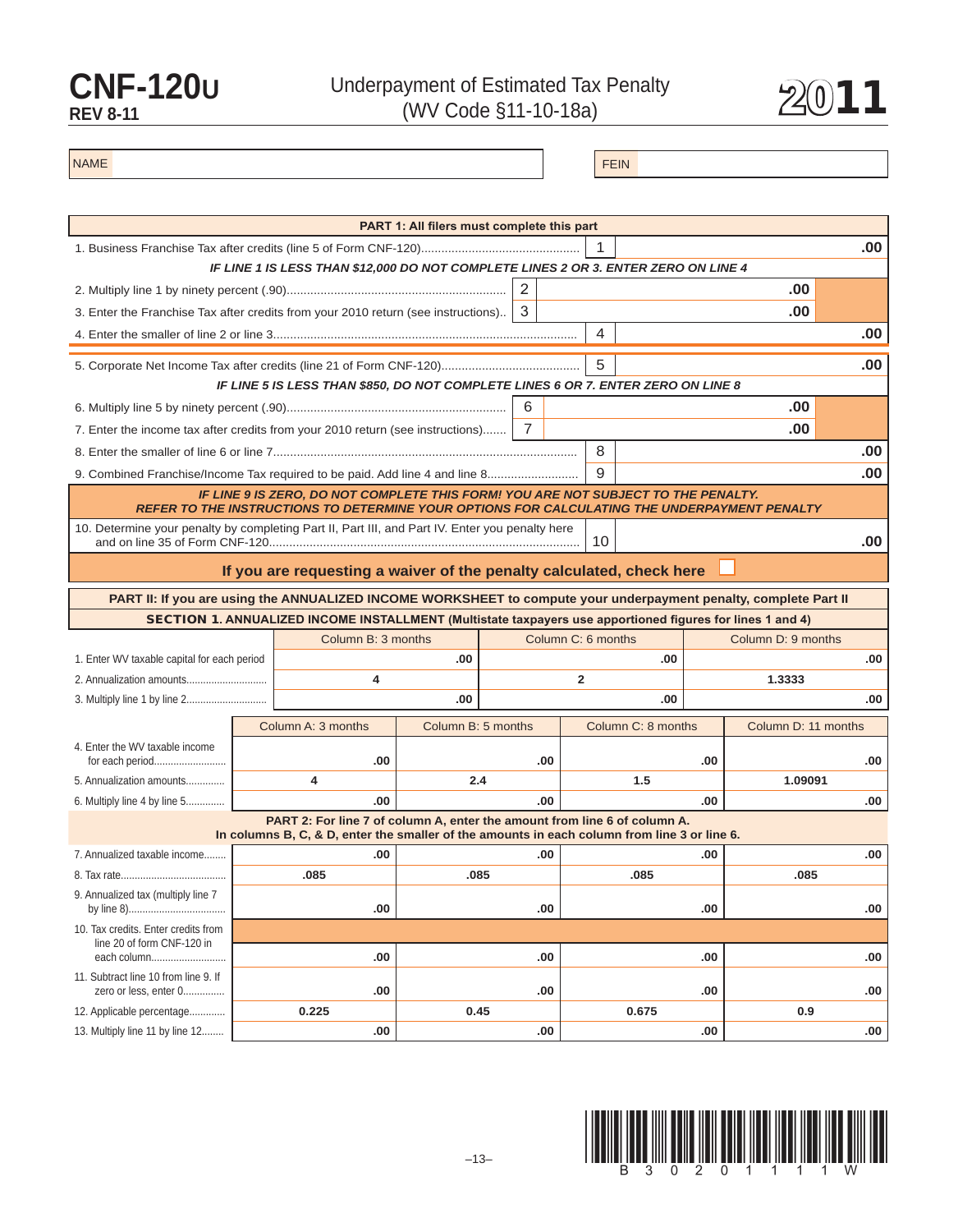

| <b>COMPLETE LINES 14 THROUGH 20 FOR ONE COLUMN BEFORE GOING TO THE NEXT COLUMN</b> |                                                                                                              |     |          |                           |                     |                           |
|------------------------------------------------------------------------------------|--------------------------------------------------------------------------------------------------------------|-----|----------|---------------------------|---------------------|---------------------------|
|                                                                                    |                                                                                                              |     | Column A | Column B                  | Column <sub>C</sub> | Column D                  |
|                                                                                    |                                                                                                              |     |          | .00                       | .00                 | .00                       |
|                                                                                    |                                                                                                              |     | .00      | .00                       | .00                 | .00                       |
|                                                                                    |                                                                                                              |     | .00      | .00                       | .00                 | .00                       |
| 17. Enter the amount from line 19 of the previous column of this worksheet         |                                                                                                              |     | .00      |                           | .00                 | .00                       |
|                                                                                    |                                                                                                              |     | .00      | .00                       | .00                 | .00                       |
|                                                                                    |                                                                                                              |     | .00      | .00                       | .00                 |                           |
|                                                                                    |                                                                                                              |     | .00      | .00                       | .00                 | .00                       |
|                                                                                    | SECTION 2. ANNUALIZED FRANCHISE INSTALLMENT (Lines 21 and 24; Multistate taxpayers use apportioned figures.) |     |          |                           |                     |                           |
|                                                                                    | <b>Column B: 3 months</b>                                                                                    |     |          | <b>Column C: 6 months</b> |                     | <b>Column D: 9 months</b> |
| 21. Enter the WV taxable capital<br>for each period                                |                                                                                                              | .00 |          |                           | .00                 | .00.                      |
| 22. Annualization amounts                                                          | 4                                                                                                            |     |          | $\mathbf 2$               |                     | 1.3333                    |
| 23. Multiply line 21 by line 22                                                    |                                                                                                              | .00 |          |                           | .00                 | .00                       |

|                                                     | Column A: 3 months | Column B: 5 months | Column C: 8 months | Column D: 11 months |
|-----------------------------------------------------|--------------------|--------------------|--------------------|---------------------|
| 24. Enter the WV taxable capital<br>for each period | .00                | .00                | .00                | .00                 |
| 25. Annualization amounts                           |                    |                    | ت. ا               | 1.09091             |
| 26. Multiply line 24 by line 25                     | .00                | .00                | .00                |                     |

**\*\*Special note regarding line 27: In column A, enter the amount from line 26 of column A. In columns B, C, and D, enter the** *smaller* **of the amounts in each column from line 23 or line 26.\*\***

| 27. Annualized taxable capital                                                       | .00                                                                                                          | .00   | .00   | .00   |
|--------------------------------------------------------------------------------------|--------------------------------------------------------------------------------------------------------------|-------|-------|-------|
|                                                                                      | .0034                                                                                                        | .0034 | .0034 | .0034 |
| 29. Annualized Tax. Multiply line<br>27 by line 28                                   | .00                                                                                                          | .00   | .00   | .00   |
| 30. Tax credits. Enter credits from<br>line 4 of Form CNF-120 in<br>each column      | .00                                                                                                          | .00   | .00   | .00   |
| 31. Subtract line 30 from line 29. If<br>zero or less, enter 0                       | .00                                                                                                          | .00   | .00   | .00   |
| 32. Applicable percentages                                                           | 0.225                                                                                                        | 0.45  | 0.675 | 0.9   |
| 33. Multiply line 31 by line 32                                                      | .00                                                                                                          | .00   | .00   | .00.  |
|                                                                                      | COMPLETE LINES 34 THROUGH 40 FOR ONE COLUMN BEFORE GOING TO THE NEXT COLUMN. FOR COLUMN A START WITH LINE 35 |       |       |       |
| 34. Add amounts in all previous<br>columns of lines 40.                              |                                                                                                              | .00   | .00   | .00   |
| 35. Subtract line 34 from line 33.<br>If zero or less, enter 0                       | .00                                                                                                          | .00   | .00   | .00   |
| 36. Enter 1/4 of line 4 of Part I in                                                 | .00                                                                                                          | .00   | .00   | .00   |
| 37. Enter the amount from line 39<br>and of the previous column of<br>this worksheet |                                                                                                              | .00   | .00   | .00   |
| 38. Add lines 36 and 37                                                              | .00                                                                                                          | .00   | .00   | .00   |
| 39. Subtract line 35 from line 38.<br>If zero or less, enter 0                       | .00                                                                                                          | .00   | .00   |       |
| 40. Required Installment. Enter<br>the smaller of line 35 or 38                      | .00                                                                                                          | .00   | .00   | .00   |
|                                                                                      | SECTION 3. COMBINED ANNUALIZED INSTALLMENT: Add lines 20 and 40. Enter on Part III, Line 2                   |       |       |       |
| 41. Combined Annualized Income/<br>Franchise Installment                             | .00                                                                                                          | .00   | .00   | .00   |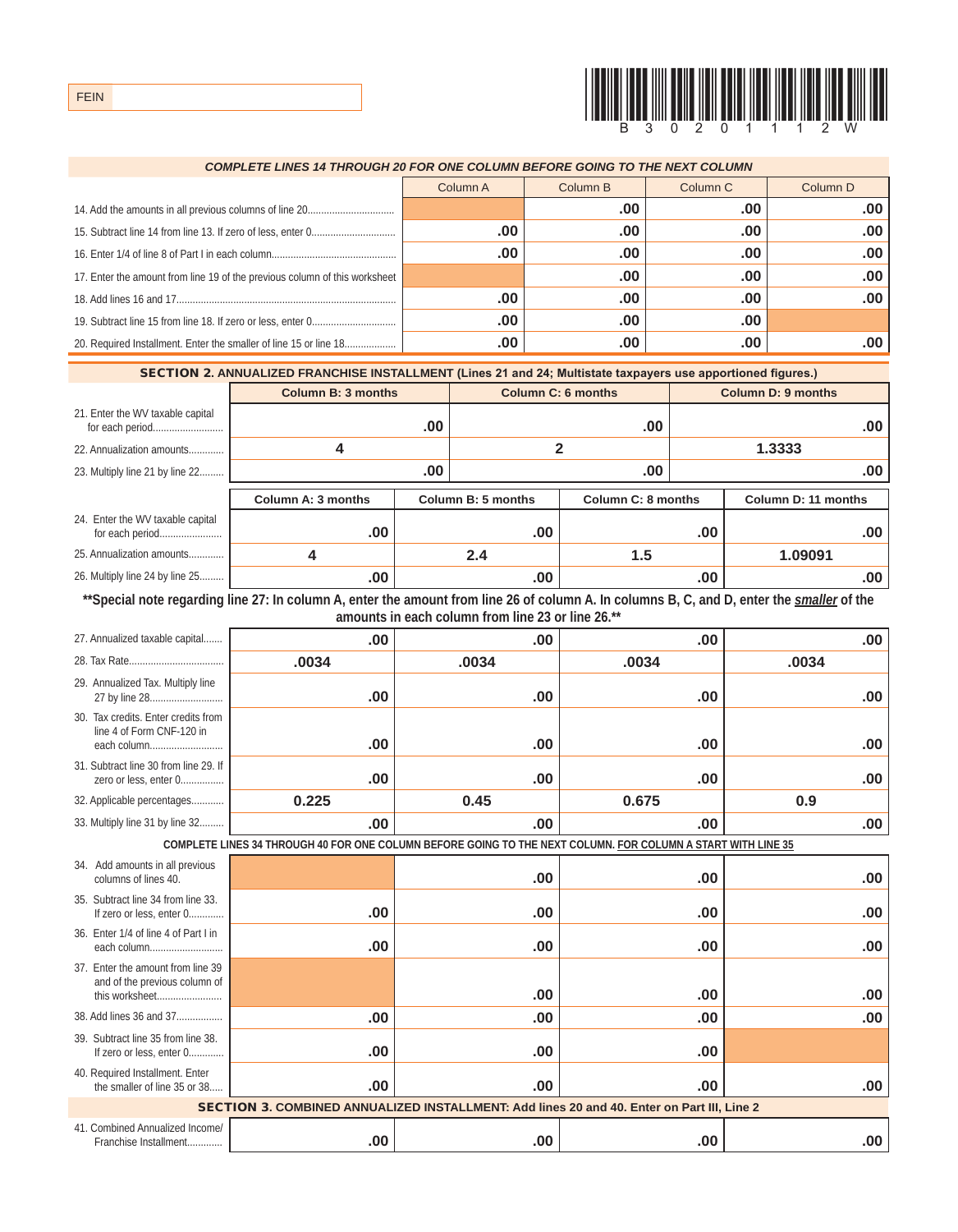# **CNF-120U**

CNF-120U Underpayment of Estimated Tax Penalty<br>REV 8-11 (*Continued*) (*Continued*)



NAME FEIN AND RESERVE THE SERVE THAT IS NOT THE SERVE THAT IS NOT THE SERVE THAT IS NOT THE SERVE THAT IS NOT

|                                                                                                                                                                |                 | <b>PART 3: Calculate the Underpayment</b>                                          |                 |                 |
|----------------------------------------------------------------------------------------------------------------------------------------------------------------|-----------------|------------------------------------------------------------------------------------|-----------------|-----------------|
|                                                                                                                                                                | <b>Column A</b> | <b>Column B</b>                                                                    | <b>Column C</b> | <b>Column D</b> |
| 42. Installment Due Dates: Enter in columns A – D the<br>15th day of the 4th, 6th, 9th, and 12th months of                                                     |                 |                                                                                    |                 |                 |
| 43. If you are using the annualized method, enter the<br>amounts from Part 2, line 41; otherwise 1/4 of line                                                   | .00             | .00                                                                                | .00             | .00             |
| 44. Estimated payments (see instructions). If line 44<br>is greater than or equal to line 43 for all columns,<br>stop here, you are not subject to the penalty | .00             | .00                                                                                | .00             | .00             |
|                                                                                                                                                                |                 | <b>COMPLETE LINES 45 THROUGH 51 FOR ONE COLUMN BEFORE GOING TO THE NEXT COLUMN</b> |                 |                 |
| 45. Enter the amount, if any, from line 51 of the                                                                                                              |                 | .00                                                                                | .00             | .00             |
|                                                                                                                                                                |                 | .00                                                                                | .00             | .00             |
| 47. Add lines 49 and 50 of the previous column                                                                                                                 |                 | .00                                                                                | .00             | .00             |
| 48. In column A enter the value from line 44. In<br>columns B - D, subtract line 47 from line 46. If                                                           | .00             | .00                                                                                | .00             | .00             |
| 49. If line 48 is zero, subtract line 46 from line 47;                                                                                                         |                 | .00                                                                                | .00             |                 |
| 50. UNDERPAYMENT: If line 43 is equal to or more<br>than line 48, subtract line 48 from line 43. Enter<br>the result here and go to line 45 of the next        | .00             | .00                                                                                | .00             | .00             |
| 51. OVERPAYMENT: If line 48 is more than line 43,<br>subtract line 43 from line 48. Enter the result here                                                      | .00             | .00                                                                                | .00             | .00             |
|                                                                                                                                                                |                 | <b>PART 4: Calculate the Penalty</b>                                               |                 |                 |
| 52. Enter the date of the installment payment or<br>the unextended due date of your annual return,                                                             |                 |                                                                                    |                 |                 |
| 53. Enter the number of days from the due date of the<br>installment on Part 3, line 42 to the date shown on                                                   |                 |                                                                                    |                 |                 |
| 54. Enter the number of days on line 53 before 7/1/11.                                                                                                         |                 |                                                                                    |                 |                 |
| 55. Enter the number of days on line 53 after 6/30/11                                                                                                          |                 |                                                                                    |                 |                 |
| 56. Enter the number of days on line 53 after 12/31/11                                                                                                         |                 |                                                                                    |                 |                 |
| 57. Enter the number of days on line 53 after 6/30/12                                                                                                          |                 |                                                                                    |                 |                 |
| 58. Underpayment on Part 3, Line 50 x (number of                                                                                                               | .00             | .00                                                                                | .00             | .00             |
| 59. Underpayment on Part 3, Line 50 x (number of                                                                                                               | .00             | .00                                                                                | .00             | .00             |
| 60. Underpayment on Part 3, Line 50 x (number of                                                                                                               | .00             | .00                                                                                | .00             | .00             |
| 61. Underpayment on Part 3, Line 50 x (number of                                                                                                               | .00             | .00                                                                                | .00             | .00             |
|                                                                                                                                                                | .00             | .00                                                                                | .00             | .00             |
|                                                                                                                                                                |                 |                                                                                    |                 | .00.            |

**\*See instructions to determine rates in effect for these periods.**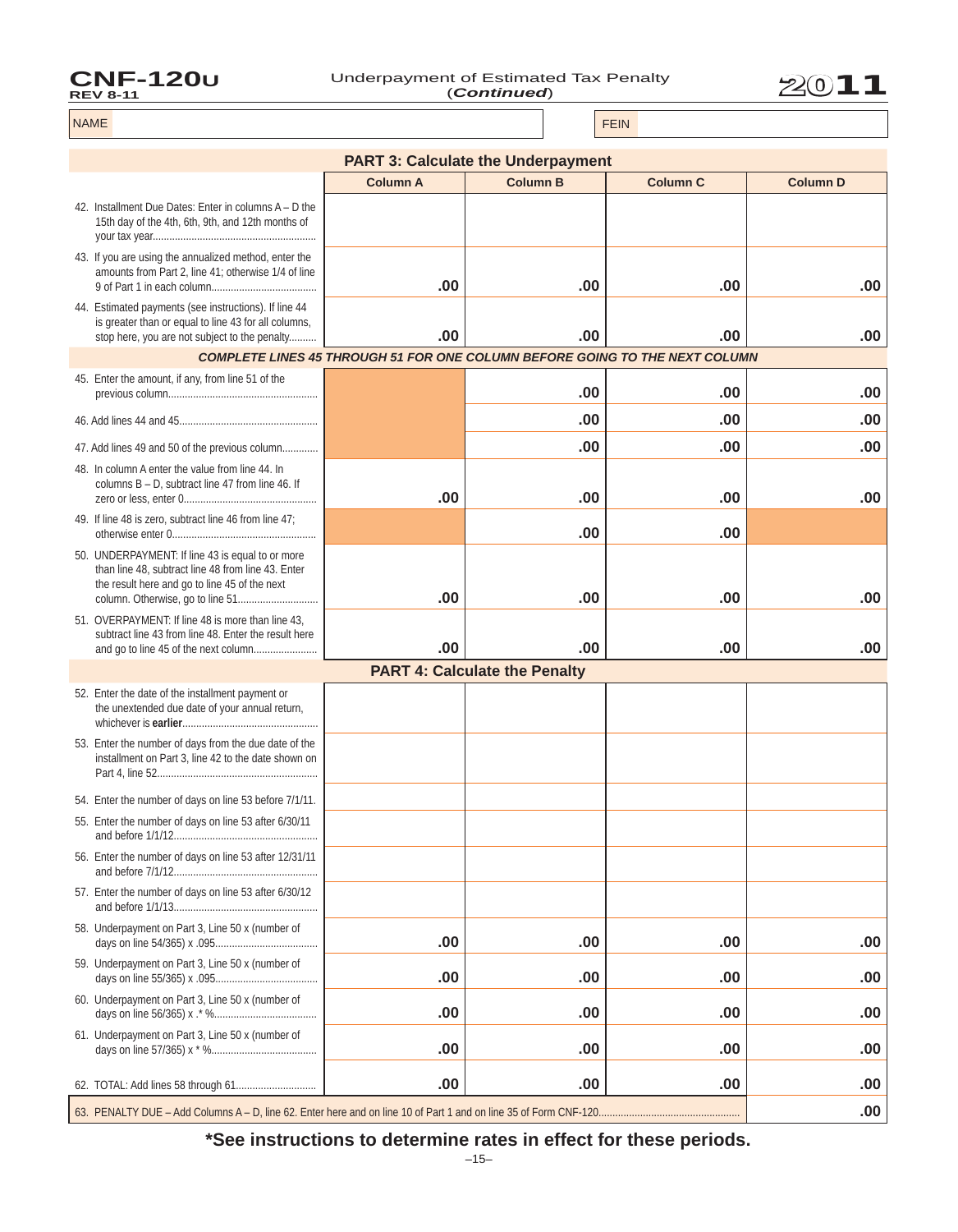# THIS PAGE HAS BEEN **INTENTIONALLY LEFT BLANK**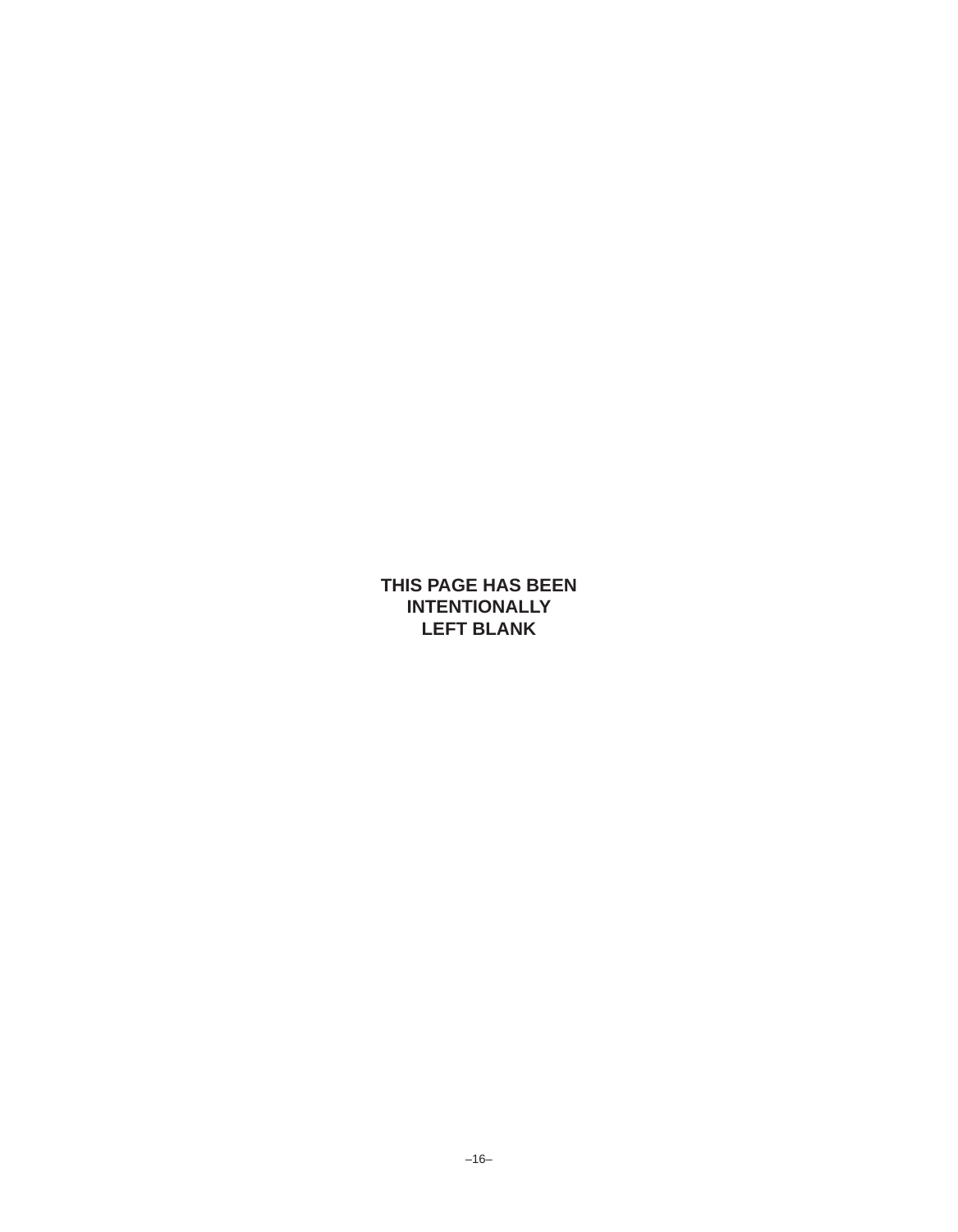**CNF-120T** West Virginia Tentative Corporation Net Income/ **Business Franchise Tax Return** 



| <b>FEIN</b>                                                                                                             | <b>See instructions</b><br>on reverse side. |    |                 |                                        | <b>EXTENDED DUE DATE</b>                    |           |           |      |
|-------------------------------------------------------------------------------------------------------------------------|---------------------------------------------|----|-----------------|----------------------------------------|---------------------------------------------|-----------|-----------|------|
|                                                                                                                         |                                             |    | <b>TAX YEAR</b> |                                        |                                             |           |           |      |
| <b>BEGINNING</b>                                                                                                        |                                             |    |                 | <b>ENDING</b>                          |                                             |           |           |      |
|                                                                                                                         | <b>MM</b>                                   | DD | <b>YYYY</b>     |                                        |                                             | <b>MM</b> | <b>DD</b> | YYYY |
| <b>BUSINESS NAME AND ADDRESS</b>                                                                                        |                                             |    |                 | <b>CORPORATION</b><br><b>NONPROFIT</b> | <b>TYPE OF BUSINESS</b><br>(CHECK ONLY ONE) |           |           |      |
| Has form 7004 or 8868 been filed with the<br>Internal Revenue Service for this taxable year?<br><b>NO</b><br><b>YES</b> |                                             |    |                 |                                        |                                             |           |           |      |
| 1. Tentative West Virginia Business Franchise Tax<br>1                                                                  |                                             |    |                 |                                        |                                             |           | .00       |      |
| $\overline{2}$<br>2. Tentative West Virginia Corporate Net Income Tax                                                   |                                             |    |                 |                                        |                                             |           | .00       |      |
| 3                                                                                                                       |                                             |    |                 |                                        |                                             |           | .00       |      |
|                                                                                                                         |                                             |    | 4               |                                        |                                             |           | .00       |      |
|                                                                                                                         |                                             |    |                 | 5                                      |                                             |           |           | .00  |

Under penalties of perjury, I declare that I have examined this return (including accompanying schedules and statements) and to the best of my knowledge and belief it is true and complete.

**SIGNATURE** 

**TITLE** 

**DATE** 

Make check payable and remit to: **West Virginia State Tax Department Tax Account Administration Division PO Box 1202 Charleston, WV 25324-1202** 

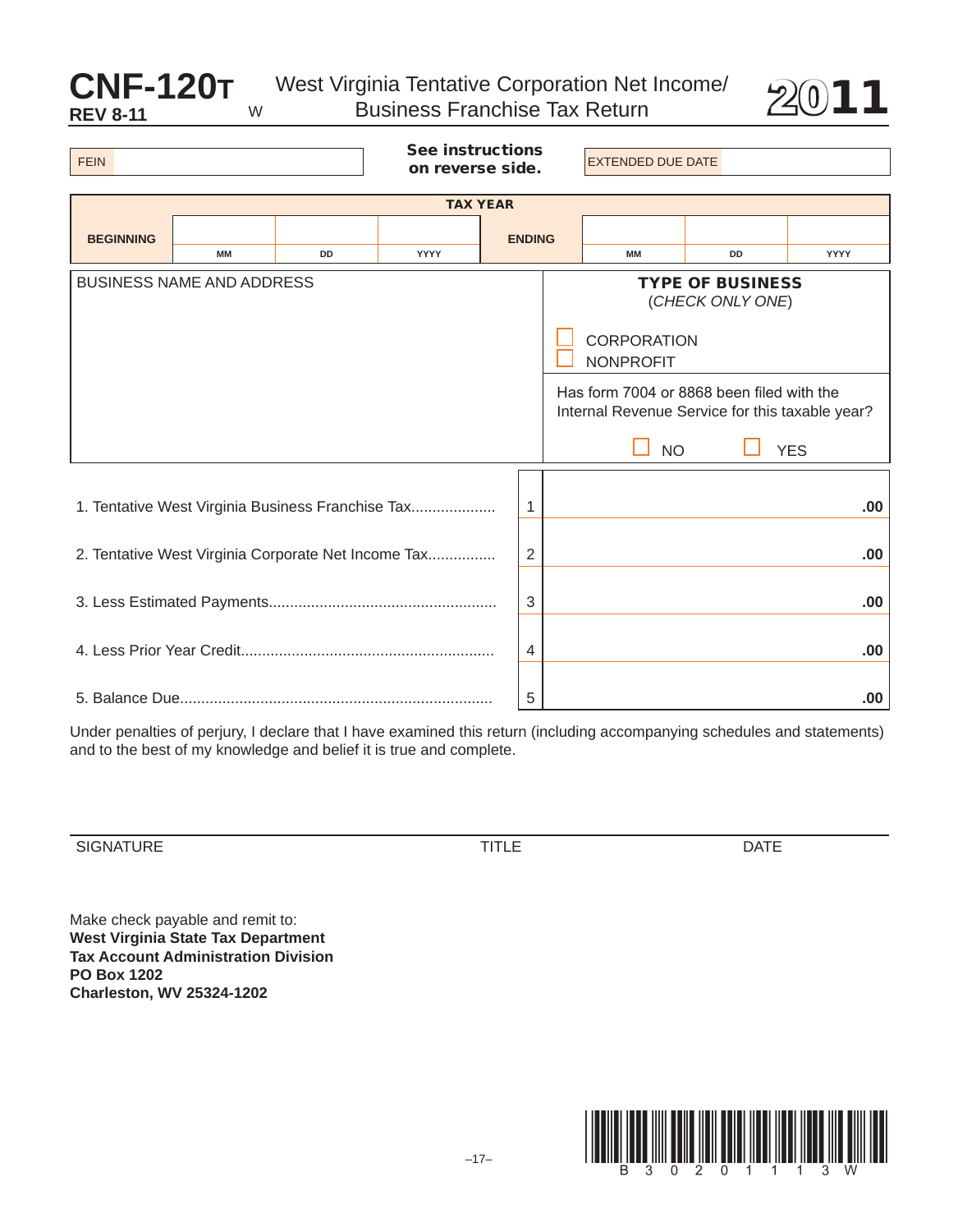# **WEST VIRGINIA TENTATIVE CORPORATION NET INCOME/BUSINESS FRANCHISE TAX RETURN**

NOTE: This form is to be used for making tentative Corporation Net Income/Business Franchise Tax Payments and is not a substitute for filing of the actual annual return (Form CNF-120).

WHO MAY FILE: Any taxpayer who has filed Federal Form 7004 and/or 8868 and expects to owe West Virginia Corporation Net Income and/or Business Franchise Tax for the taxable year. Any taxpayer granted an extension of time to file a federal return is automatically granted the same extension of time to file their West Virginia return. An extension of time for filing does not extend the time for payment. To avoid interest and additions to tax for late payment, use this return to make a tentative payment pending the filing of your annual return.

WHEN TO FILE: Corporations are to file on or before the fifteenth day of the third month following the close of the taxable year. Tax exempt organizations with unrelated business income are to file on or before the fifteenth day of the fifth month following the close of the taxable year.

**CLAIMING OF TENTATIVE PAYMENT:** A tentative payment made by filing Form CNF-120T must be claimed on line 23 of your annual return (Form CNF-120).

DO NOT SEND A COPY OF YOUR FEDERAL FORM 7004 OR 8868 WITH THIS RETURN. Instead, attach it to your annual return and enter the extended date on the face of the return.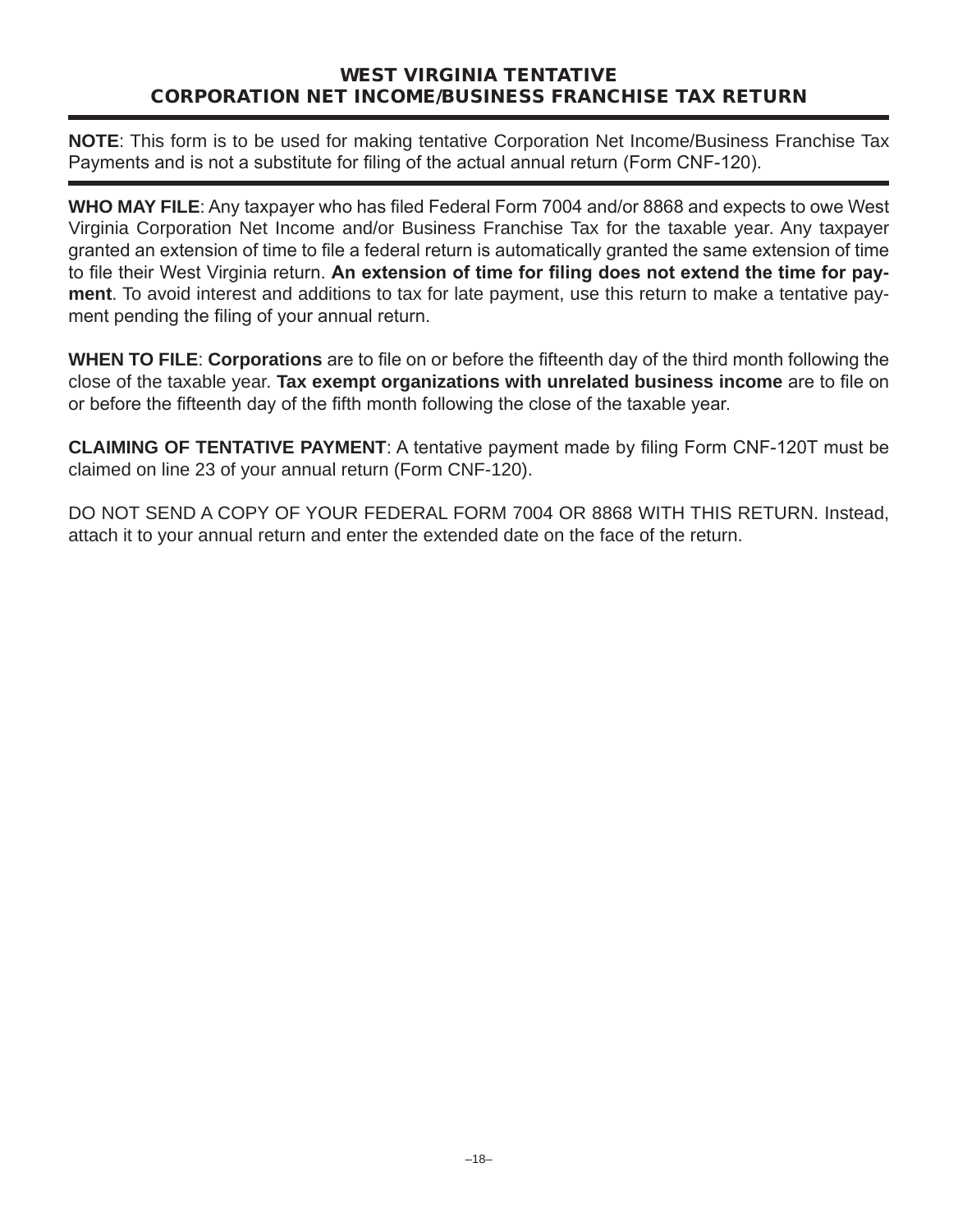| SCHEDULE                      | List of Members in Unitary Combined Group                         |
|-------------------------------|-------------------------------------------------------------------|
| <b>UB-1</b><br>(FORM CNF-120) | (Only use the UB forms & schedules when filing a combined report) |
|                               |                                                                   |

 $2011$ 

#### NAME FEIN AND RESERVE THE SERVE THAT IS NOT THE SERVE THAT IS NOT THE SERVE THAT IS NOT THE SERVE THAT IS NOT THE SERVE THAT IS NOT THE SERVE THAT IS NOT THE SERVE THAT IS NOT THE SERVE THAT IS NOT THE SERVE THAT IS NOT TH

# Common year ending for the unitary business group:

|            |                                              |             | МM          |             | DD<br>YYYY                             |  |  |  |
|------------|----------------------------------------------|-------------|-------------|-------------|----------------------------------------|--|--|--|
|            | List all members (See specific Instructions) |             |             |             |                                        |  |  |  |
| Group $\#$ |                                              |             | Year ending |             | <b>Total Payments &amp; Prior Year</b> |  |  |  |
| $(1 - 3)$  | <b>Name</b>                                  | <b>FEIN</b> | <b>MM</b>   | <b>YYYY</b> | <b>Credits</b>                         |  |  |  |
|            |                                              |             |             |             | .00.                                   |  |  |  |
|            |                                              |             |             |             | .00                                    |  |  |  |
|            |                                              |             |             |             | .00.                                   |  |  |  |
|            |                                              |             |             |             | .00                                    |  |  |  |
|            |                                              |             |             |             | .00.                                   |  |  |  |
|            |                                              |             |             |             | .00                                    |  |  |  |
|            |                                              |             |             |             | .00.                                   |  |  |  |
|            |                                              |             |             |             | .00                                    |  |  |  |
|            |                                              |             |             |             | .00.                                   |  |  |  |
|            |                                              |             |             |             | .00                                    |  |  |  |
|            |                                              |             |             |             | .00                                    |  |  |  |
|            |                                              |             |             |             | .00                                    |  |  |  |
|            |                                              |             |             |             | .00.                                   |  |  |  |
|            |                                              |             |             |             | .00                                    |  |  |  |
|            |                                              |             |             |             | .00                                    |  |  |  |
|            |                                              |             |             |             | .00                                    |  |  |  |
|            |                                              |             |             |             | .00                                    |  |  |  |
|            |                                              |             |             |             | .00                                    |  |  |  |
|            |                                              |             |             |             | .00                                    |  |  |  |
|            |                                              |             |             |             | .00                                    |  |  |  |
|            |                                              |             |             |             | .00.                                   |  |  |  |
|            |                                              |             |             |             | .00                                    |  |  |  |
|            |                                              |             |             |             | .00.                                   |  |  |  |
|            |                                              |             |             |             | .00                                    |  |  |  |
|            |                                              |             |             |             | .00.                                   |  |  |  |
|            |                                              |             |             |             | .00                                    |  |  |  |
|            |                                              |             |             |             | .00                                    |  |  |  |
|            |                                              |             |             |             | .00                                    |  |  |  |
|            |                                              |             |             |             | .00.                                   |  |  |  |
|            |                                              |             |             |             | .00                                    |  |  |  |
|            |                                              |             |             |             |                                        |  |  |  |
|            |                                              |             |             |             | .00                                    |  |  |  |

NOTE: After completing this schedule, see Schedule UB Instructions for Completing Form CNF-120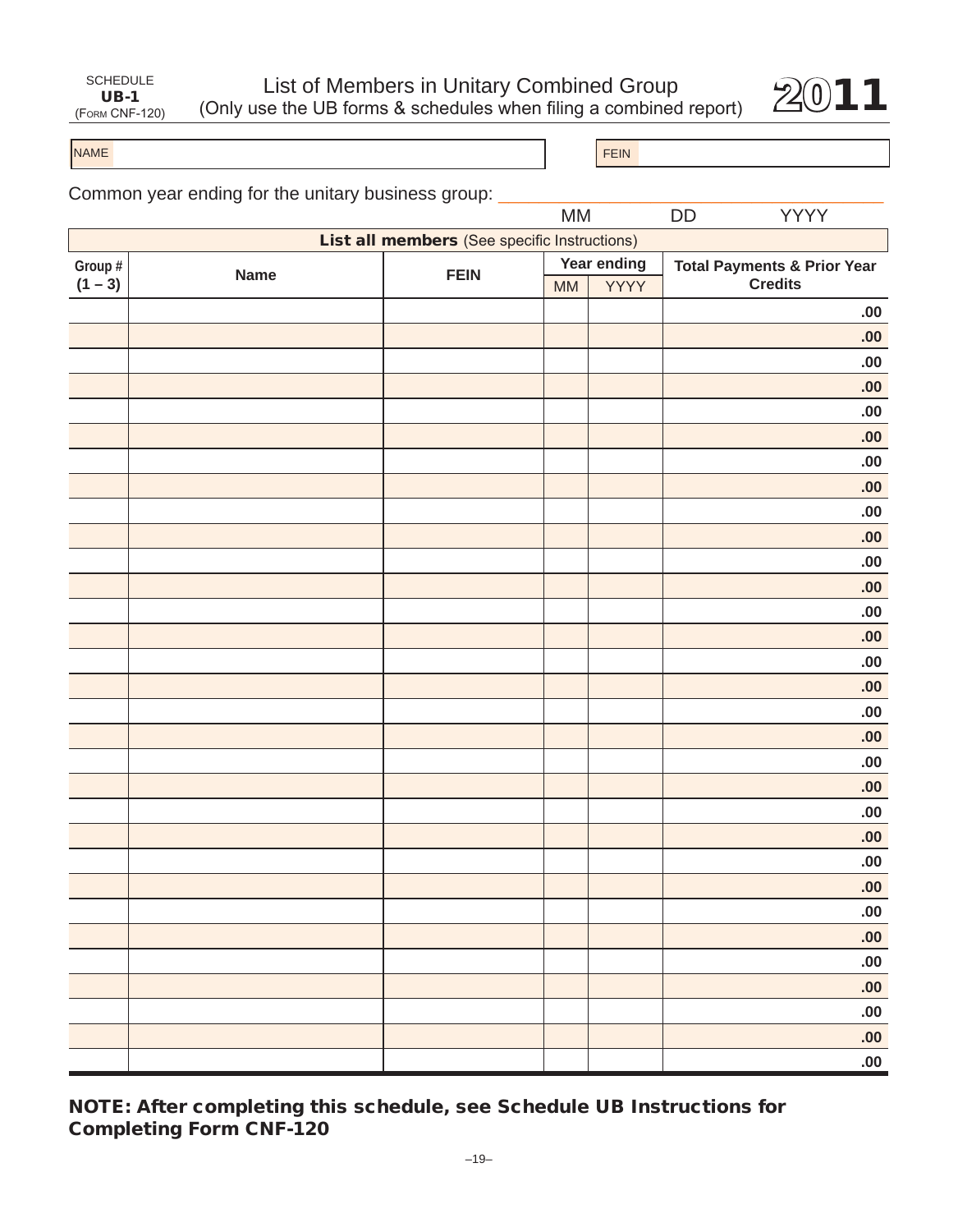| SCHEDULE       |  |  |  |  |
|----------------|--|--|--|--|
| <b>UB-2</b>    |  |  |  |  |
| (FORM CNF-120) |  |  |  |  |

# Calculation of WV Taxable Capital for Combined Group<br>
(§11-23-3(b)(2))

٦

Г



| NAME                                                                                      |                                           | <b>FEIN</b>                             |                                           |  |
|-------------------------------------------------------------------------------------------|-------------------------------------------|-----------------------------------------|-------------------------------------------|--|
|                                                                                           | <b>GROUP 1</b><br><b>Regular Entities</b> | <b>GROUP 2</b><br><b>Motor Carriers</b> | <b>GROUP 3</b><br>Financial organizations |  |
| DOLLAR AMOUNT OF COMMON AND PREFERRED STOCK                                               |                                           |                                         |                                           |  |
|                                                                                           | .00                                       | .00                                     | .00                                       |  |
|                                                                                           | .00                                       | .00                                     | .00                                       |  |
|                                                                                           | .00                                       | .00                                     | .00                                       |  |
| PAID IN CAPITAL SURPLUS                                                                   |                                           |                                         |                                           |  |
|                                                                                           | .00                                       | .00                                     | .00                                       |  |
|                                                                                           | .00                                       | .00                                     | .00                                       |  |
|                                                                                           | .00                                       | .00                                     | .00                                       |  |
| RETAINED EARNINGS - APPROPRIATED AND UNAPPROPRIATED                                       |                                           |                                         |                                           |  |
|                                                                                           | .00                                       | .00                                     | .00                                       |  |
|                                                                                           | .00                                       | .00                                     | .00                                       |  |
|                                                                                           | .00                                       | .00                                     | .00                                       |  |
| ADJUSTMENTS TO SHAREHOLDERS EQUITY                                                        |                                           |                                         |                                           |  |
|                                                                                           | .00                                       | .00                                     | .00                                       |  |
|                                                                                           | .00                                       | .00                                     | .00                                       |  |
|                                                                                           | .00                                       | .00                                     | .00                                       |  |
|                                                                                           | .00                                       | .00                                     | .00                                       |  |
| 14. Less cost of treasury stock (average)                                                 | .00                                       | .00                                     | .00                                       |  |
| 15. Capital (Subtract line 14 from line 13)                                               | .00                                       | .00                                     | .00                                       |  |
| 16. Multiplier for obligations/investments<br>allowance (round to six [6] decimal places) | $\bullet$                                 |                                         |                                           |  |
| 17. Obligations/investments allowance (line 15                                            | .00                                       | .00                                     | .00                                       |  |
| 18. Adjusted capital (subtract line 17 from line 15)                                      | .00                                       | .00                                     | .00                                       |  |
|                                                                                           | .00                                       | .00                                     | .00                                       |  |
| 20. Apportionment factor (round to six [6] decimal                                        |                                           |                                         |                                           |  |
| 21. Taxable capital (line 19 multiplied by line 20)                                       | .00                                       | .00                                     | .00                                       |  |
|                                                                                           |                                           |                                         | .00                                       |  |

# Only use the UB forms & schedules when filing combined reporting

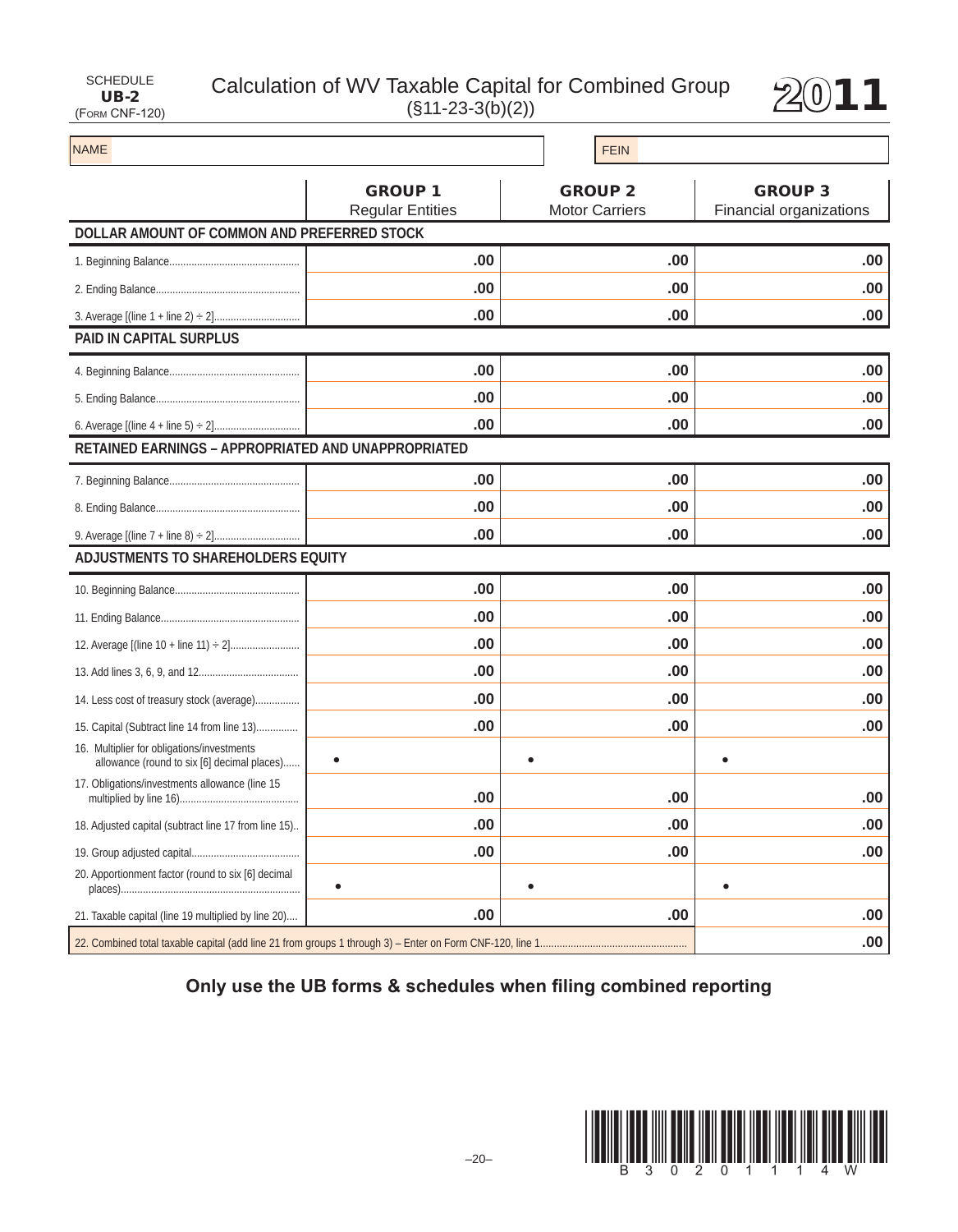UB-3 (Form CNF-120)

# SCHEDULE Calculation of WV Taxable Income for Combined Group  $2011$



| <b>NAME</b>                                                                                                                               |                                           | <b>FEIN</b>                             |                                           |
|-------------------------------------------------------------------------------------------------------------------------------------------|-------------------------------------------|-----------------------------------------|-------------------------------------------|
|                                                                                                                                           | <b>GROUP 1</b><br><b>Regular Entities</b> | <b>GROUP 2</b><br><b>Motor Carriers</b> | <b>GROUP 3</b><br>Financial organizations |
| <b>PART 1 - INCREASING ADJUSTMENTS</b>                                                                                                    |                                           |                                         |                                           |
|                                                                                                                                           | .00                                       | .00                                     | .00                                       |
| 2a. Interest/dividends from state/local bonds/                                                                                            | .00                                       | .00                                     | .00                                       |
| 2b. US obligation Interest/dividends not exempt                                                                                           | .00                                       | .00                                     | .00                                       |
| 2c. Income/other tax based upon net income,<br>deducted on your federal return                                                            | .00                                       | .00                                     | .00                                       |
| 2d. Federal depreciation/amortization for wholly<br>WV corporation water/air pollution control                                            | .00                                       | .00                                     | .00                                       |
| 2e. Unrelated business taxable income of a corpo-<br>ration exempt from federal tax (IRC Sec. 512).                                       | .00                                       | .00                                     | .00                                       |
| 2f. Federal Net Operating Loss deduction                                                                                                  | .00                                       | .00                                     | .00                                       |
| 2g. WV Neighborhood Investment Programs Tax<br>Credit (charitable contributions to NIPA)                                                  | .00                                       | .00                                     | .00                                       |
| 2h. Net operating loss from sources outside US                                                                                            | .00                                       | .00                                     | .00                                       |
| 2i. Foreign Taxes deducted on your federal return.                                                                                        | .00                                       | .00                                     | .00                                       |
| 2j. IRC Sec. 199 deduction (WV §11-24-6a)                                                                                                 | .00                                       | .00                                     | .00                                       |
| 2k. Add back for expenses related to certain<br>REIT's and regulated investment companies<br>and certain interest and intangible expenses | .00                                       | .00                                     | .00                                       |
| 3. Total increasing adjustments (Add lines 2a - 2k)                                                                                       | .00                                       | .00                                     | .00                                       |
| <b>PART 2 - DECREASING ADJUSTMENTS</b>                                                                                                    |                                           |                                         |                                           |
| 4a. Refund/credit on taxes based upon net<br>income included in federal taxable income                                                    | .00                                       | .00                                     | .00                                       |
| 4b. Interest expenses on obligations/securities not<br>allowed in determining federal taxable income                                      | .00                                       | .00                                     | .00                                       |
| 4c. Salary expense not allowed on federal return<br>due to claiming federal jobs credit                                                   | .00                                       | .00                                     | .00                                       |
| 4d. Foreign dividend gross-up (IRC Sec. 78)                                                                                               | .00                                       | .00                                     | .00                                       |
| 4e. Subpart F income (IRC Sec. 951)                                                                                                       | .00                                       | .00                                     | .00                                       |
| 4f. Taxable income from sources outside US                                                                                                | .00                                       | .00                                     | .00                                       |

**(Continued on Next Page)**

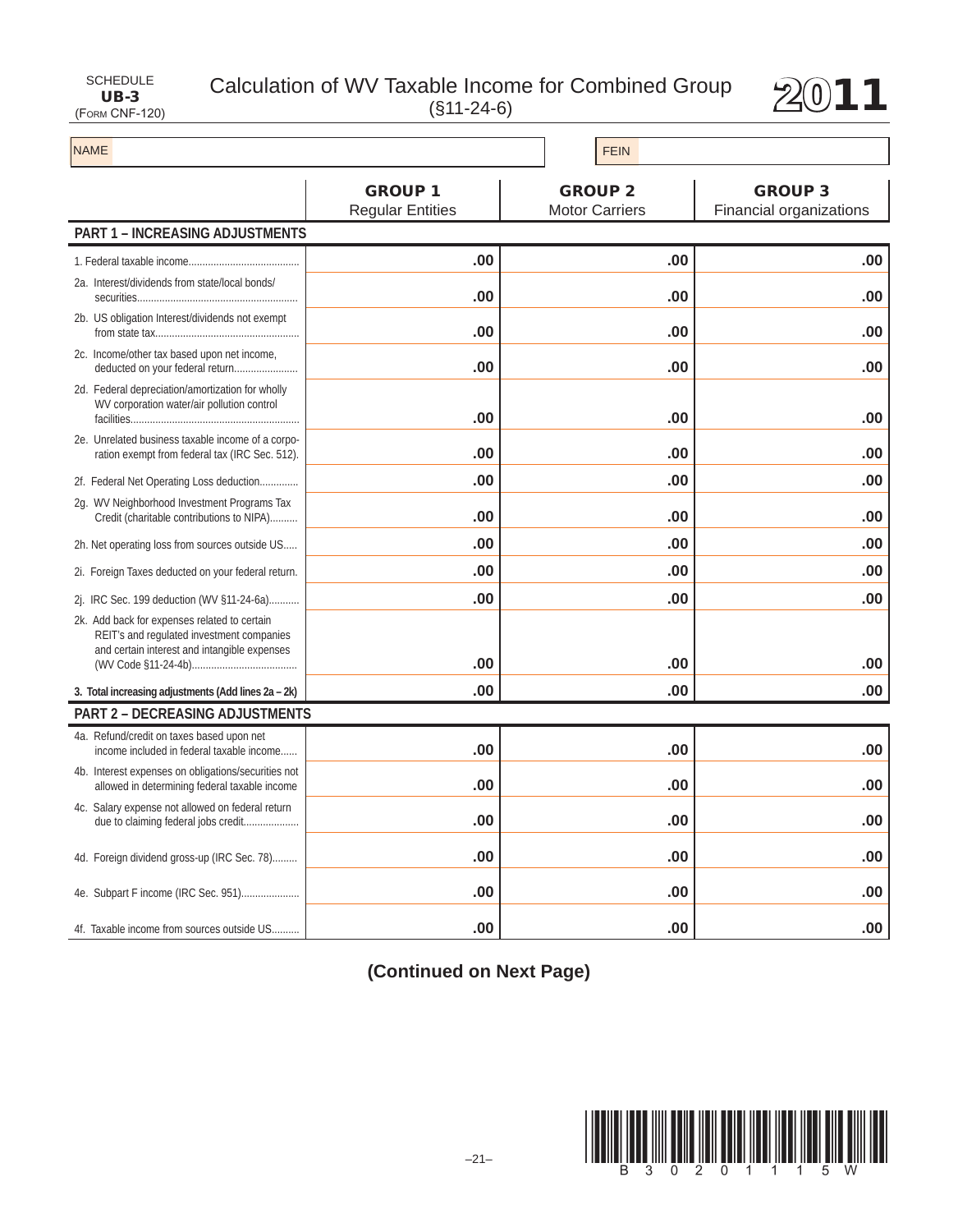FEIN

| (Continued from previous page)                                                                                         | <b>GROUP 1</b><br><b>Regular Entities</b> | <b>GROUP 2</b><br><b>Motor Carriers</b> | <b>GROUP 3</b><br><b>Financial Organizations</b> |
|------------------------------------------------------------------------------------------------------------------------|-------------------------------------------|-----------------------------------------|--------------------------------------------------|
| PART 2 - DECREASING ADJUSTMENTS (CONTINUED)                                                                            |                                           |                                         |                                                  |
| 4g. Cost of wholly WV water/air pollution control                                                                      | .00                                       | .00                                     | .00                                              |
| 4h. Federal taxable income employer<br>contributions to medical savings accounts<br>withdrawn for non-medical purposes | .00                                       | .00                                     | .00                                              |
| 4i. Allowance for obligations/investments                                                                              | .00                                       | .00                                     | .00                                              |
| 5. Total decreasing adjustments (add                                                                                   | .00                                       | .00                                     | .00                                              |
| 6. Adj. taxable income (add lines 1 & 3, subtract                                                                      | .00                                       | .00                                     | .00                                              |
| 7. Total nonbusiness income allocated everywhere                                                                       | .00                                       | .00                                     | .00                                              |
| 8. Total non-unitary business income                                                                                   | .00                                       | .00                                     | .00                                              |
| 9. Income subject to apportionment - subtract                                                                          | .00                                       | .00                                     | .00                                              |
| 10. Group income subject to apportionment for                                                                          | .00                                       | .00                                     | .00                                              |
| 11. WV apportionment factor (round to six [6]                                                                          |                                           |                                         |                                                  |
| 12. WV apportionment income - line 10 multiplied                                                                       | .00                                       | .00                                     | .00                                              |
| 13. Nonbusiness income allocated to WV                                                                                 | .00                                       | .00                                     | .00                                              |
| 14. Non-unitary business income apportioned                                                                            | .00                                       | .00                                     | .00                                              |
| 15. WV taxable income (add lines 12, 13, and 14).                                                                      | .00                                       | .00                                     | .00                                              |
| 16. WV net operating loss carryforward                                                                                 | .00                                       | .00                                     | .00                                              |
| 17. WV net taxable income - subtract line 16                                                                           | .00                                       | .00                                     | .00                                              |
|                                                                                                                        |                                           |                                         | .00                                              |

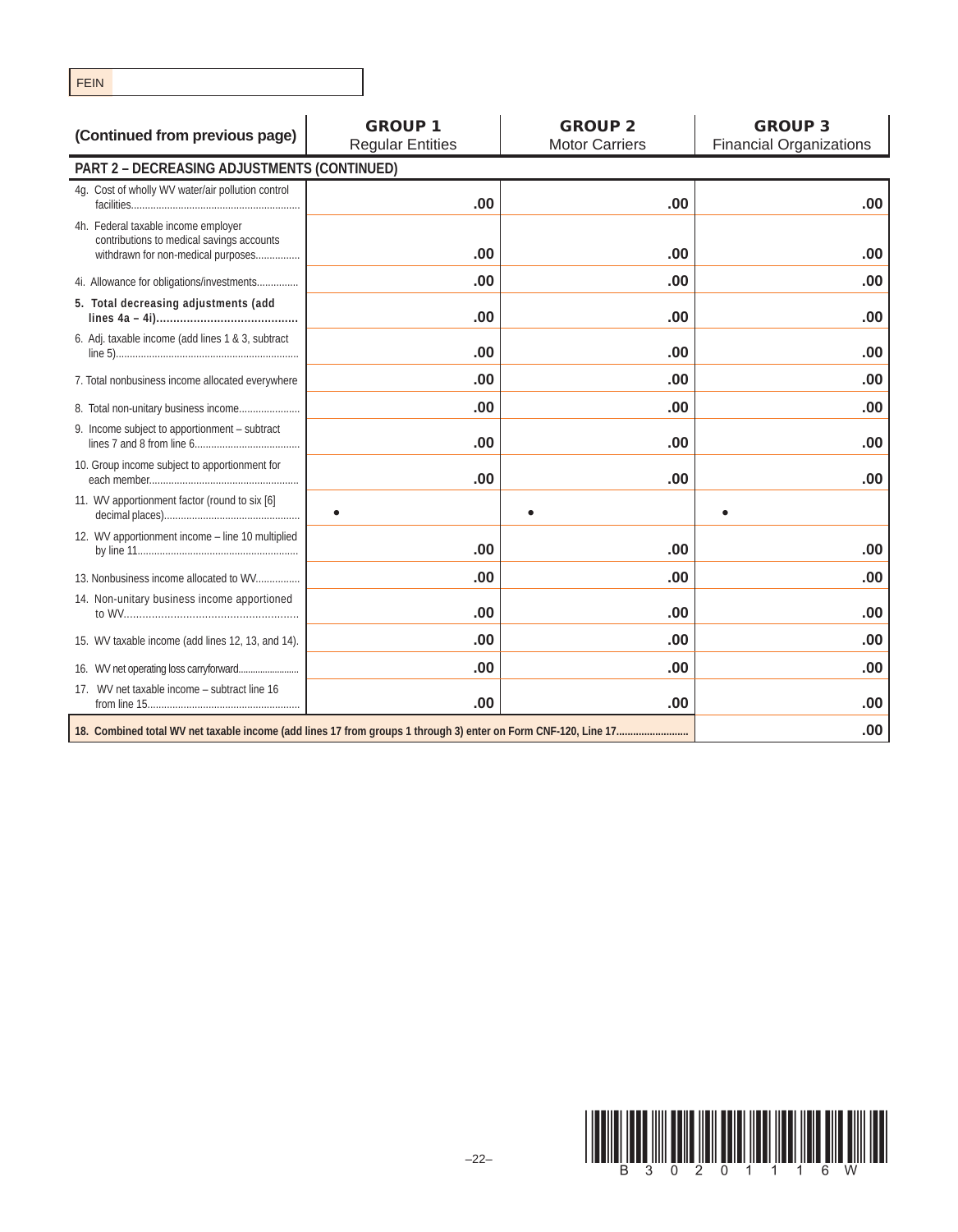

#### MEMBER NAME

**UNITARY FEIN** 

This form is used by corporations that are subject to tax in more than one state to allocate and apportion their income and/or capital to the State of West Virginia. Complete for each corporation and retain for your records.

MEMBER FEIN

| (§11-24-7) SCHEDULE A1 EVERYWHERE – Allocation of Nonbusiness Income For Multistate Businesses                                      |                         |                                    |                       |  |  |  |  |
|-------------------------------------------------------------------------------------------------------------------------------------|-------------------------|------------------------------------|-----------------------|--|--|--|--|
| <b>Types of Allocable Income</b>                                                                                                    | Column 1 - Gross Income | <b>Column 2 - Related Expenses</b> | Column 3 - Net Income |  |  |  |  |
|                                                                                                                                     | .00                     | .00                                | .00.                  |  |  |  |  |
|                                                                                                                                     | .00                     | .00                                | .00.                  |  |  |  |  |
|                                                                                                                                     | .00                     | .00                                | .00                   |  |  |  |  |
|                                                                                                                                     | .00                     | .00                                | .00.                  |  |  |  |  |
|                                                                                                                                     | .00                     | .00                                | .00.                  |  |  |  |  |
| 6. Patent/copyright royalties                                                                                                       | .00                     | .00                                | .00.                  |  |  |  |  |
| 7. Gain – Sale of natural resources                                                                                                 | .00                     | .00                                | .00                   |  |  |  |  |
| 8. Nonbusiness income/loss - Sum of lines 1 through 7, column 3. Enter this amount on line 7 of the Corporate Net Income Tax Tab of | .00                     |                                    |                       |  |  |  |  |

| SCHEDULE A2 WEST VIRGINIA - Allocation of Nonbusiness Income for Multistate Businesses (§11-24-7)                                     |                         |                                    |                       |  |
|---------------------------------------------------------------------------------------------------------------------------------------|-------------------------|------------------------------------|-----------------------|--|
| <b>Types of Allocable Income</b>                                                                                                      | Column 1 - Gross Income | <b>Column 2 - Related Expenses</b> | Column 3 - Net Income |  |
|                                                                                                                                       | .00                     | .00                                | .00                   |  |
|                                                                                                                                       | .00                     | .00                                | .00                   |  |
|                                                                                                                                       | .00                     | .00                                | .00                   |  |
|                                                                                                                                       | .00                     | .00                                | .00                   |  |
|                                                                                                                                       | .00                     | .00                                | .00                   |  |
| 6. Patent/copyright royalties                                                                                                         | .00                     | .00                                | .00                   |  |
| 7. Gain – Sale of natural resources                                                                                                   | .00                     | .00                                | .00                   |  |
|                                                                                                                                       | .00                     |                                    |                       |  |
|                                                                                                                                       |                         |                                    | .00                   |  |
|                                                                                                                                       |                         |                                    | .00                   |  |
|                                                                                                                                       |                         |                                    | .00                   |  |
| 12. Net nonbusiness income/loss allocated to West Virginia - Sum of lines 8 through 11, column 3. Enter this amount on line 13 of the |                         |                                    | .00.                  |  |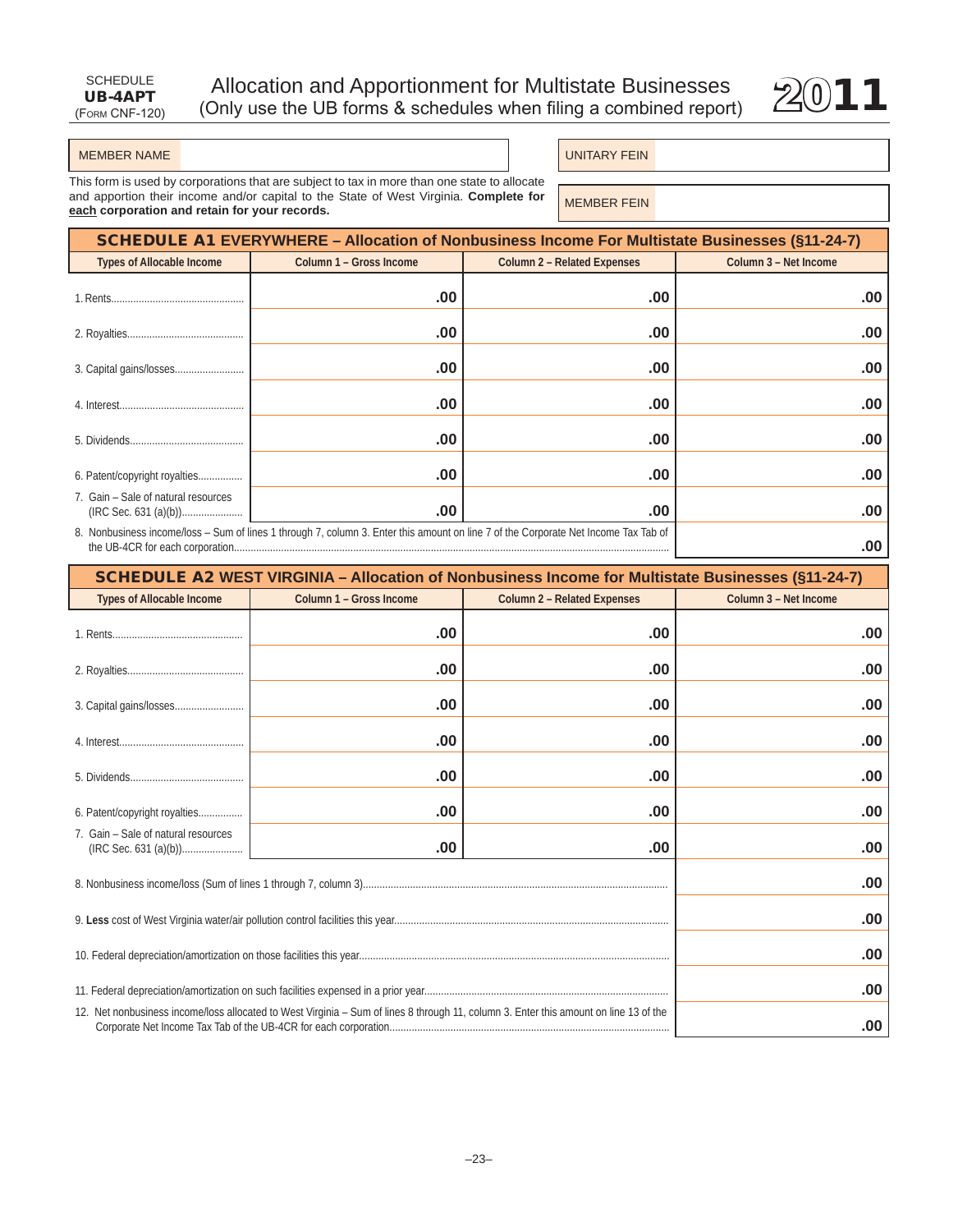

#### MEMBER NAME UNITARY FEIN

This form is used by corporations that are subject to tax in more than one state to allocate and apportion their income and/or capital to the State of West Virginia. **Complete for each corporation and retain for your records.**

MEMBER FEIN

### SCHedULe B1 **APPORTIOnmEnT fACTORS fOR mUlTISTATE BUSInESSES/PARTnERShIPS (§11-24-7, AnD §11-23-5)**

**LiNES 1 & 2: Divide column 1 by column 2 and enter six (6) digit decimal in column 3. LiNE 5: Column 1 – Enter line 3. Column 2 – line 3 less line 4. Divide column 1 by column 2 and enter six (6) digit decimal in column 3.**

| בחים עד שטעוווווי בחושר וווע ט. סטועוווור ב - ווווע ט וטטט ווווע ד. בחיושט סטועוווור ב אין שטעוווור ב שווע טווער טוא                                                                                                                                        |                                             |                                                         |                                     |  |  |
|-------------------------------------------------------------------------------------------------------------------------------------------------------------------------------------------------------------------------------------------------------------|---------------------------------------------|---------------------------------------------------------|-------------------------------------|--|--|
| <b>PART 1</b><br><b>REGULAR FACTOR</b>                                                                                                                                                                                                                      | Column <sub>1</sub><br><b>West Virginia</b> | Column <sub>2</sub><br><b>Combined Group Everywhere</b> | Column 3<br><b>Decimal Fraction</b> |  |  |
| 1. Total property                                                                                                                                                                                                                                           | .00                                         | .00                                                     |                                     |  |  |
|                                                                                                                                                                                                                                                             | .00.                                        | .00                                                     |                                     |  |  |
|                                                                                                                                                                                                                                                             | .00                                         | .00                                                     |                                     |  |  |
| 4. Sales to purchasers in a<br>state where you are not<br>taxable                                                                                                                                                                                           |                                             | .00                                                     |                                     |  |  |
| 5. Adjusted sales                                                                                                                                                                                                                                           | .00                                         | .00                                                     |                                     |  |  |
| 6. Adjusted sales (enter line 5                                                                                                                                                                                                                             | .00                                         | .00                                                     |                                     |  |  |
|                                                                                                                                                                                                                                                             |                                             |                                                         |                                     |  |  |
| 8. APPORTIONMENT FACTOR – Line 7 divided by the number 4, reduced by the number of factors showing zero in column 2, lines<br>1, 2, 5, and 6. Enter six (6) digits after the decimal. Enter on Form CNF-120, Schedule UB-4CR, Corporate Net Income Tax Tab, |                                             |                                                         |                                     |  |  |

#### Part 2 – MOtOr CarrIer FaCtOr **(§11-24-7a)**

**VEHICLE MILEAGE – Use to figure the apportionment factor for Corporate Net Income Tax ONLY. Use part 1 to figure the apportionment factor for Business Franchise Tax.**  Enter column 3 on CNF-120, Schedule UB-4CR, Corporate Net Income Tax Tab, line 11 for EACH corporation.

|               |                                  | Column 3                                          |
|---------------|----------------------------------|---------------------------------------------------|
| Column 1      | Column 2                         | Decimal Fraction (divide column 1 by column 2 and |
| West Virginia | <b>Combined Group Everywhere</b> | round to six [6] decimal places)                  |
|               |                                  |                                                   |

#### Part 3 – FINaNCIaL OrGaNIZatION FaCtOr **(§11-24-7b and §11-23-5a)**

**GROSS RECEIPTS – Enter column 3 on form Cnf-120, Schedule UB-4CR, Corporate net Income Tax Tab, line 11 and on form Cnf-120, Schedule UB-4CR Business franchise Tax Tab, line 20 for EACh corporation.**

| Column 1<br>West Virginia | Column 2<br><b>Combined Group Everywhere</b> | Column 3<br>Decimal Fraction (divide column 1 by column 2 and<br>round to six [6] decimal places) |
|---------------------------|----------------------------------------------|---------------------------------------------------------------------------------------------------|
| .00                       | .00                                          |                                                                                                   |